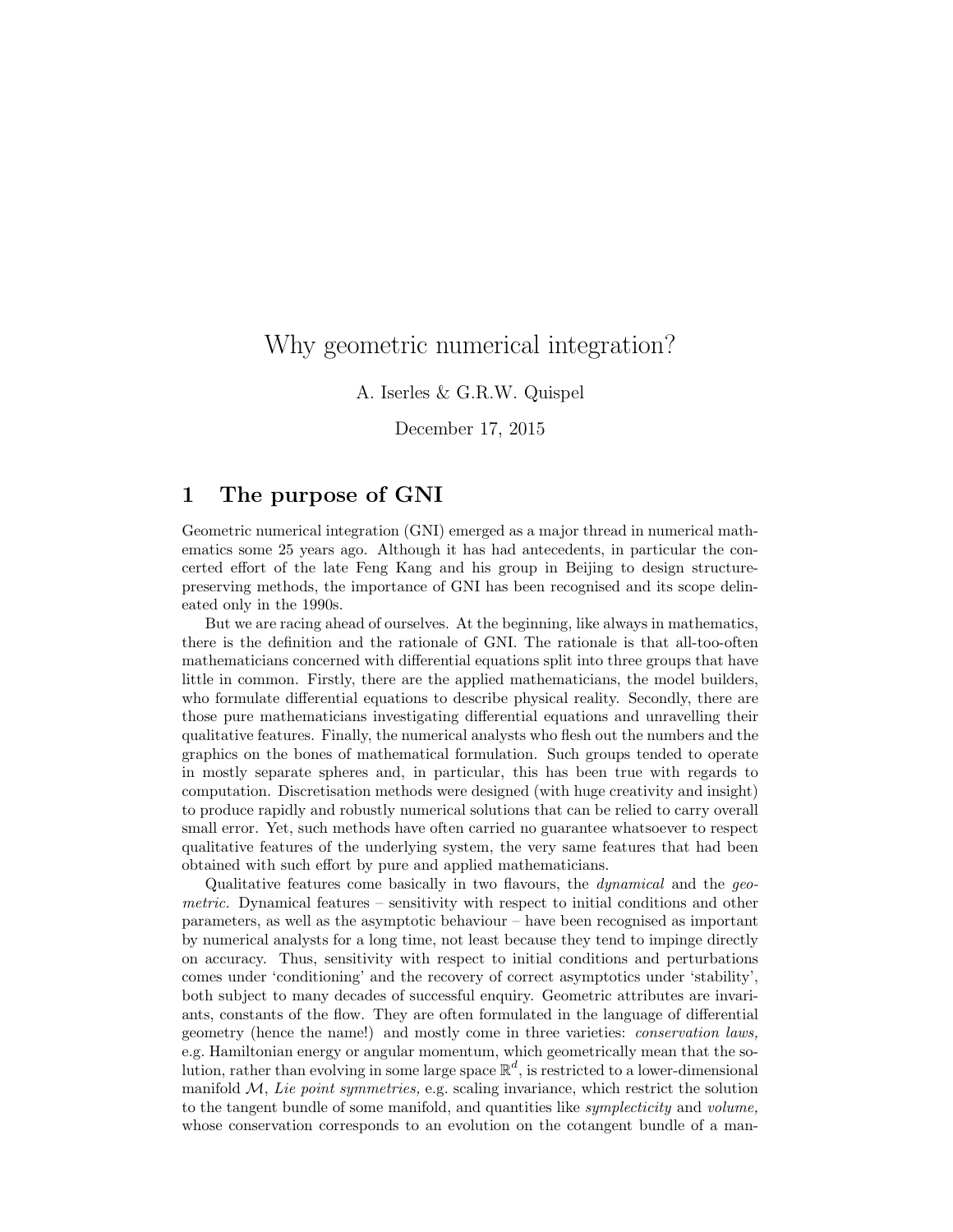ifold. The design and implementation of numerical methods that respect geometric invariants is the business of GNI.

Since its emergence, GNI has become the new paradigm in numerical solution of ODEs, while making significant inroads into numerical PDEs. As often, yesterday's revolutionaries became the new establishment. This is an excellent moment to pause and take stock. Have all the major challenges been achieved, all peaks scaled, leaving just a tidying-up operation? Is there still any point to GNI as a separate activity or should it be considered as a victim of its own success and its practitioners depart to fields anew – including new areas of activity that have been fostered or enabled by GNI?

These are difficult questions and we claim no special authority to answer them in an emphatic fashion. Yet, these are questions which, we believe, must be addressed. This short article is an attempt to foster a discussion. We commence with a brief survey of the main themes of GNI circa 2015. This is followed by a review of recent and ongoing developments, as well as of some new research directions that have emerged from GNI but have acquired a life of their own.

### 2 The story so far

#### 2.1 Symplectic integration

The early story of GNI is mostly the story of symplectic methods. A Hamiltonian system

$$
\dot{\mathbf{p}} = -\frac{\partial H(\mathbf{p}, \mathbf{q})}{\partial \mathbf{q}}, \qquad \dot{\mathbf{q}} = \frac{\partial H(\mathbf{p}, \mathbf{q})}{\partial \mathbf{p}}, \tag{2.1}
$$

where  $H: \mathbb{R}^{2d} \to \mathbb{R}$  is a *Hamiltonian energy*, plays a fundamental role in mechanics and is known to possess a long list of structural invariants, e.g. the conservation of the Hamiltonian energy. Yet, arguably its most important feature is the conservation of the symplectic form  $\sum_{k=1}^d dp_k \wedge dq_k$  because symplecticity is equivalent to Hamiltonicity – in other words, every solution of a Hamiltonian system is a symplectic flow and every symplectic flow is Hamiltonian with respect to an appropriate Hamiltonian energy (Hairer, Lubich & Wanner 2006).

The solution of Hamiltonian problems using symplectic methods has a long history, beautifully reviewed in (Hairer, Lubich & Wanner 2003), but modern efforts can be traced to the work of Feng and his collaborators at the Chinese Academy of Sciences, who have used generating-function methods to solve Hamiltonian systems (Feng, Wu, Qin & Wang 1989). And then, virtually simultaneously, Lasagni (1988), Sanz-Serna (1988) and Suris (1988) proved that certain Runge–Kutta methods, including the wellknown Gauss–Legendre methods, preserve symplecticity and they presented an easy criterion for the symplecticity of Runge–Kutta methods. GNI came of age!

Subsequent research into symplectic Runge–Kutta methods had branched out into a number of directions, each with its own important ramifications outside the Hamiltonian world:

• Backward error analysis. The idea of backward error analysis  $(A<sup>H</sup>B)$  can be traced to Wilkinson's research into linear algebra algorithms in the 1950ties.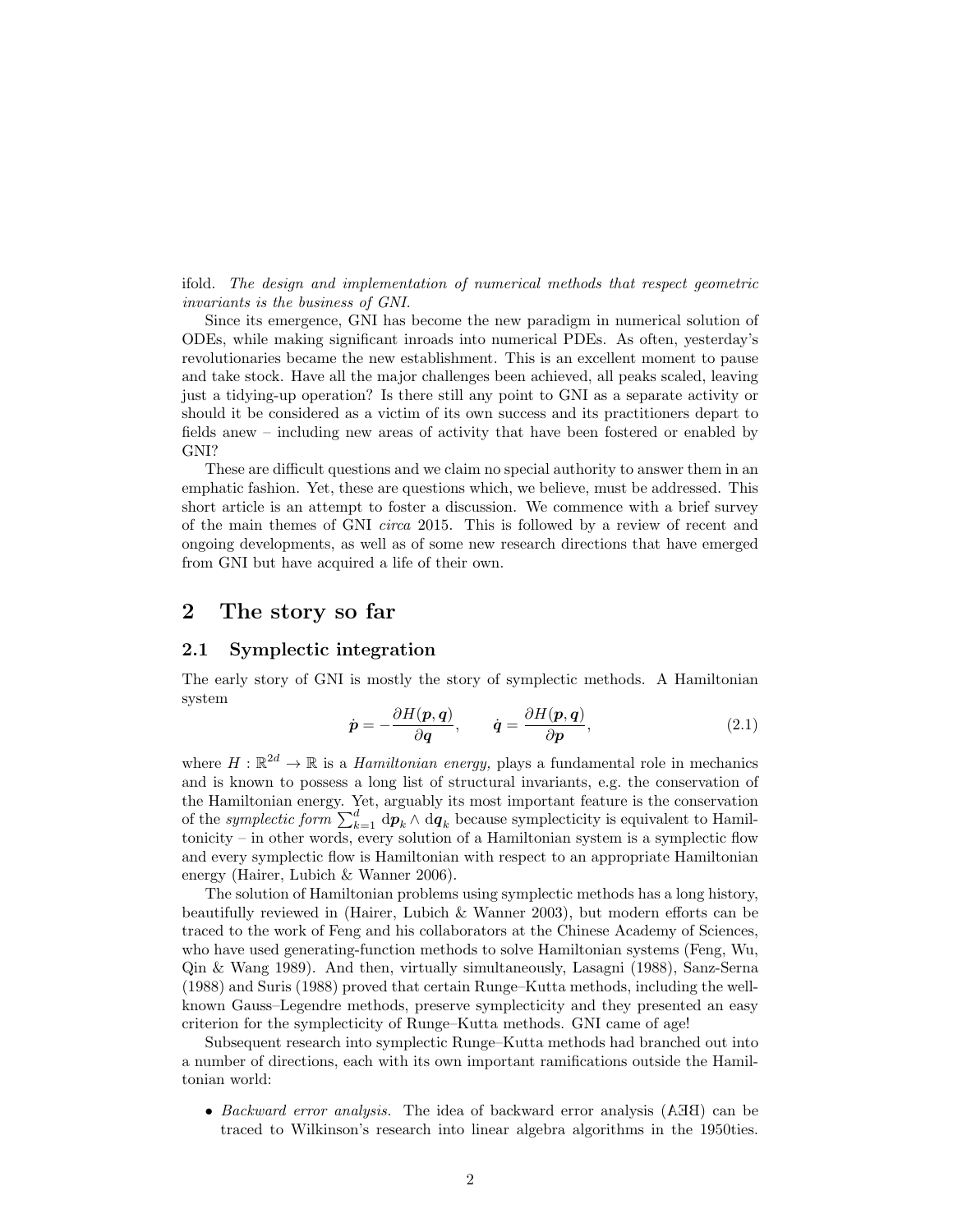Instead of asking "what is the numerical error for our problem", Wilkinson asked "which nearby problem is solved exactly by our method?". The difference between the original and the nearby problem can tell us a great deal about the nature of the error in a numerical algorithm.

A generalisation of BEA to the field of differential equations is fraught with difficulties. Perhaps the first successful attempt to analyse Hamiltonian ODEs in this setting was by Neĭshtadt (1984) and it was followed by many, too numerous to list: an excellent exposition (like for many things GNI) is the monograph of Hairer et al. (2006). The main technical tool is the B-series, an expansion of composite functions in terms of forests of rooted trees, originally pioneered by Butcher (1963). (We mention in passing that the Hopf algebra structure of this Butcher group has been recently exploited by mathematical physicists to understand the renormalisation group (Connes  $&$  Kreimer 1999) – as the authors write, "We regard Butcher's work on the classification of numerical integration methods as an impressive example that concrete problem-oriented work can lead to far-reaching conceptual results".) It is possible to prove that, subject to very generous conditions, the solution of a Hamiltonian problem by a symplectic method, implemented with constant step size, is exponentially near to the *exact* solution of a nearby Hamiltonian problem for an exponentially long time. This leads to considerably greater numerical precision, as well as to the conservation on average (in a strict ergodic sense) of Hamiltonian energy.

B-series fall short in a highly oscillatory and multiscale setting, encountered frequently in practical Hamiltonian systems. The alternative in the BEA context is an expansion into modulated Fourier series (Hairer & Lubich 2000).

• Composition and splitting.

Many Hamiltonians of interest can be partitioned into a sum of kinetic and potential energy,  $H(\bm{p}, \bm{q}) = \bm{p}^\top M \bm{p} + V(\bm{q})$ . It is often useful to take advantage of this in the design of symplectic methods. While conventional symplectic Runge– Kutta methods are implicit, hence expensive, *partitioned Runge–Kutta methods*, advancing separately in the 'direction' of kinetic and potential energy, can be explicit and are in general much cheaper. While perhaps the most important method, the Störmer–Verlet scheme (Hairer et al. 2003), has been known for many years, modern theory has led to an entire menagerie of composite and partitioned methods (Sanz-Serna & Calvo 1994).

Splitting methods<sup>1</sup> have been used in the numerical solution of PDEs since 1950s. Thus, given the equation  $u_t = \mathcal{L}_1(u) + \mathcal{L}_2(u)$ , where the  $\mathcal{L}_k$ s are (perhaps nonlinear) operators, the idea is to approximate the solution in the form

$$
u(t+h) \approx e^{\alpha_1 h \mathcal{L}_1} e^{\beta_1 h \mathcal{L}_2} e^{\alpha_2 h \mathcal{L}_1} \cdots e^{\alpha_s h \mathcal{L}_1} e^{\beta_s \mathcal{L}_2} u(t), \tag{2.2}
$$

where  $v(t_0 + h) =: e^{h\mathcal{L}_1}v(t_0)$  and  $w(t_0 + h) =: e^{h\mathcal{L}_2}w(t_0)$  are, formally, the solutions of  $\dot{v} = \mathcal{L}_1(v)$  and  $\dot{w} = \mathcal{L}_2(w)$  respectively, with suitable boundary conditions. The underlying assumption is that the solutions of the latter two

 $1$ Occasionally known in the PDE literature as *alternate direction methods*.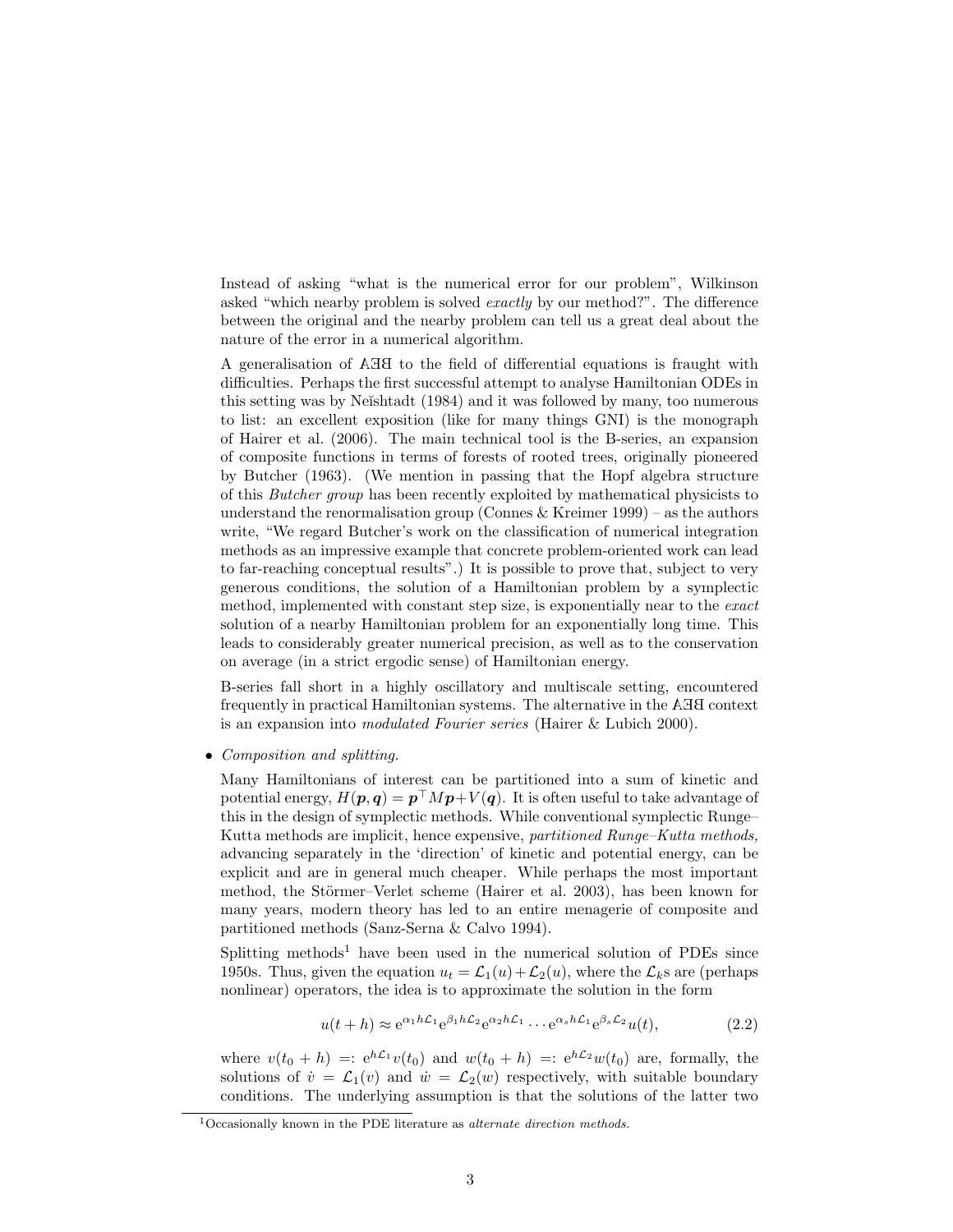equations are either available explicitly or are easy to approximate, while the original equation is more difficult.

A pride of place belongs to palindromic compositions of the form

$$
e^{\alpha_1 h \mathcal{L}_1} e^{\beta_1 h \mathcal{L}_2} e^{\alpha_2 h \mathcal{L}_1} \cdots e^{\alpha_q h \mathcal{L}_1} e^{\beta_q h \mathcal{L}_2} e^{\alpha_q h \mathcal{L}_1} \cdots e^{\alpha_2 h \mathcal{L}_1} e^{\beta_1 h \mathcal{L}_2} e^{\alpha_1 h \mathcal{L}_1},\tag{2.3}
$$

invariant with respect to a reversal of the terms. They constitute a timesymmetric map, and this has a number of auspicious consequences. Firstly, they are always of an even order. Secondly – and this is crucial in the GNI context – they respect both structural invariants whose integrators are closed under composition, i.e. form a group (for example integrators preserving volume, symmetries, or first integrals), as well as invariants whose integrators are closed under symmetric composition, i.e. form a symmetric space (for example integrators that are self-adjoint, or preserve reversing symmetries). A basic example of (2.3) is the second-order Strang composition

$$
e^{\frac{1}{2}h\mathcal{L}_1}e^{h\mathcal{L}_2}e^{\frac{1}{2}h\mathcal{L}_1}=e^{h(\mathcal{L}_1+\mathcal{L}_2)}+\mathcal{O}(h^3).
$$

Its order – and, for that matter, the order of any time-symmetric method – can be boosted by the *Yoshida device* (Yoshida 1990). Let  $\Phi$  be a time-symmetric approximation to  $e^{t\mathcal{L}}$  of order  $2P$ , say. Then

$$
\Phi((1+\alpha)h)\Phi(-(1+2\alpha)h)\Phi((1+\alpha)h), \quad \text{where} \quad \alpha = \frac{2^{1/(2P+1)}-1}{2-2^{1/(2P+1)}}
$$

is also time symmetric and of order  $2P+2$ . Successive applications of the Yoshida device allow to increase arbitrarily the order of the Strang composition, while retaining its structure-preserving features. This is but a single example of the huge world of splitting and composition methods, reviewed in (McLachlan & Quispel 2002).

#### • Exponential integrators.

Many 'difficult' ODEs can be written in the form  $\dot{y} = Ay + b(y)$  where the matrix A is 'larger' (in some sense) than  $b(y)$  – for example, A may be the Jacobian of an ODE (which may vary from step to step). Thus, it is to be expected that the 'nastiness' of the ODE under scrutiny – be it stiffness, Hamiltonicity or high oscillation – is somehow 'hardwired' into the matrix  $A$ . The exact solution of the ODE can be written in terms of the variation-of-constants formula,

$$
\mathbf{y}(t+h) = e^{hA}\mathbf{y}(t) + \int_0^h e^{(h-\xi)A}\mathbf{b}(\mathbf{y}(t+\xi))\,\mathrm{d}\xi,\tag{2.4}
$$

except that, of course, the right-hand side includes the unknown function  $y$ . Given the availability of very effective methods to compute the matrix exponential, we can exploit this to construct exponential integrators, explicit methods that often exhibit favourable stability and structure-preservation features. The simplest example, the *exponential Euler* method, freezes  $y$  within the integral in  $(2.4)$  at its known value at t, the outcome being the first-order method

$$
\boldsymbol{y}_{n+1} = \mathrm{e}^{hA}\boldsymbol{y}_n + A^{-1}(\mathrm{e}^{hA} - I)\boldsymbol{b}(\boldsymbol{y}_n).
$$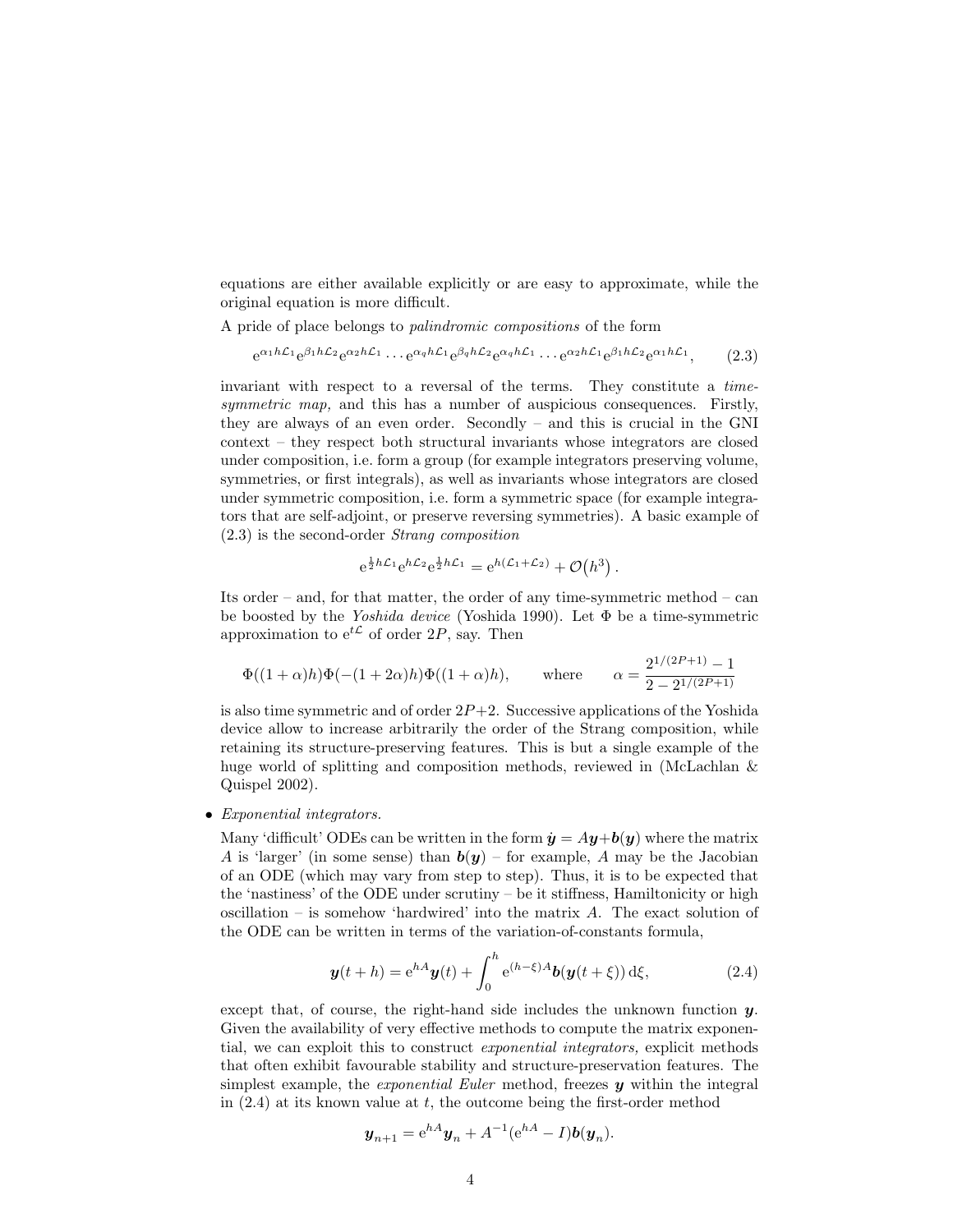The order can be boosted by observing that (in a loose sense which can be made much more precise) the integral above is discretised by the Euler method, which is a one-stage explicit Runge–Kutta scheme, discretising it instead by multistage schemes of this kind leads to higher-order methods (Hochbruck & Ostermann 2010).

Many Hamiltonian systems of interest can be formulated as second-order systems of the form  $\ddot{y} + \Omega^2 y = g(y)$ . Such systems feature prominently in the case of highly oscillatory mechanical systems, where  $\Omega$  is positive definite and has some large eigenvalues. Variation of constants (2.4) now reads

$$
\begin{bmatrix} \mathbf{y}(t+h) \\ \mathbf{\dot{y}}(t+h) \end{bmatrix} = \begin{bmatrix} \cos(h\Omega) & \Omega^{-1}\sin(h\Omega) \\ -\Omega\sin(h\Omega) & \cos(h\Omega) \end{bmatrix} \begin{bmatrix} \mathbf{y}(t) \\ \mathbf{\dot{y}}(t) \end{bmatrix} + \int_{t}^{t+h} \begin{bmatrix} \cos((h-\xi)\Omega) & \Omega^{-1}\sin((h-\xi)\Omega) \\ -\Omega\sin((h-\xi)\Omega) & \cos((h-\xi)\Omega) \end{bmatrix} \begin{bmatrix} \mathbf{0} \\ \mathbf{g}(\mathbf{y}(t+\xi)) \end{bmatrix} d\xi
$$

and we can use either standard exponential integrators or exponential integrators designed directly for second-order systems and using Runge–Kutta–Nyström methods on the nonlinear part (Wu, You & Wang 2013).

An important family of exponential integrators for second-order systems are Gautschi-type methods

$$
\mathbf{y}_{n+1} - 2\mathbf{y}_n + \mathbf{y}_{n-1} = h^2 \Psi(h\Omega)(\mathbf{g}_n - \Omega^2 \mathbf{y}_n),\tag{2.5}
$$

which are of second order. Here  $\Psi(x) = 2(1 - \cos x)/x$  while, in Gautschi's original method,  $g_n = g(y_n)$  (Hochbruck & Ostermann 2010). Unfortunately, this choice results in resonances and a better one is  $g_n = g(\Phi(h\Omega)y_n)$ , where the filter  $\Phi$  eliminates resonances:  $\Phi(0) = I$  and  $\Phi(k\pi) = 0$  for  $k \in \mathbb{N}$ . We refer to (Hochbruck & Ostermann 2010) for further discussion of such methods in the context of symplectic integration.

• Variational integrators. Lagrangian formulation recasts a large number of differential equations as minima of nonlinear functionals. Thus, for example, instead of the Hamiltonian problem  $M\ddot{q} + \nabla V(q) = 0$ , where the matrix M is positive definite, we may consider the equivalent variational formulation of minimizing the positive-definite nonlinear functional  $L(q, \dot{q}) = \frac{1}{2} \dot{q}^\top M \dot{q} - V(q)$ . With greater generality, Hamiltonian and Lagrangian formulations are connected via the familiar Euler–Lagrange equations and, given the functional  $L$ , the corresponding second-order system is

$$
\frac{\partial L(\boldsymbol{q},\dot{\boldsymbol{q}})}{\partial \boldsymbol{q}} - \frac{\mathrm{d}}{\mathrm{d}t} \left[ \frac{\partial L(\boldsymbol{q},\dot{\boldsymbol{q}})}{\partial \dot{\boldsymbol{q}}} \right] = \boldsymbol{0}.
$$

The rationale of variational integrators parallels that of the Ritz method in the theory of finite elements. We first reformulate the Hamiltonian problem as a Lagrangian one, project it to a finite-dimensional space, solve it there and transform back. The original symplectic structure is replaced by a finite-dimensional symplectic structure, hence the approach is by design symplectic (Marsden & West 2001).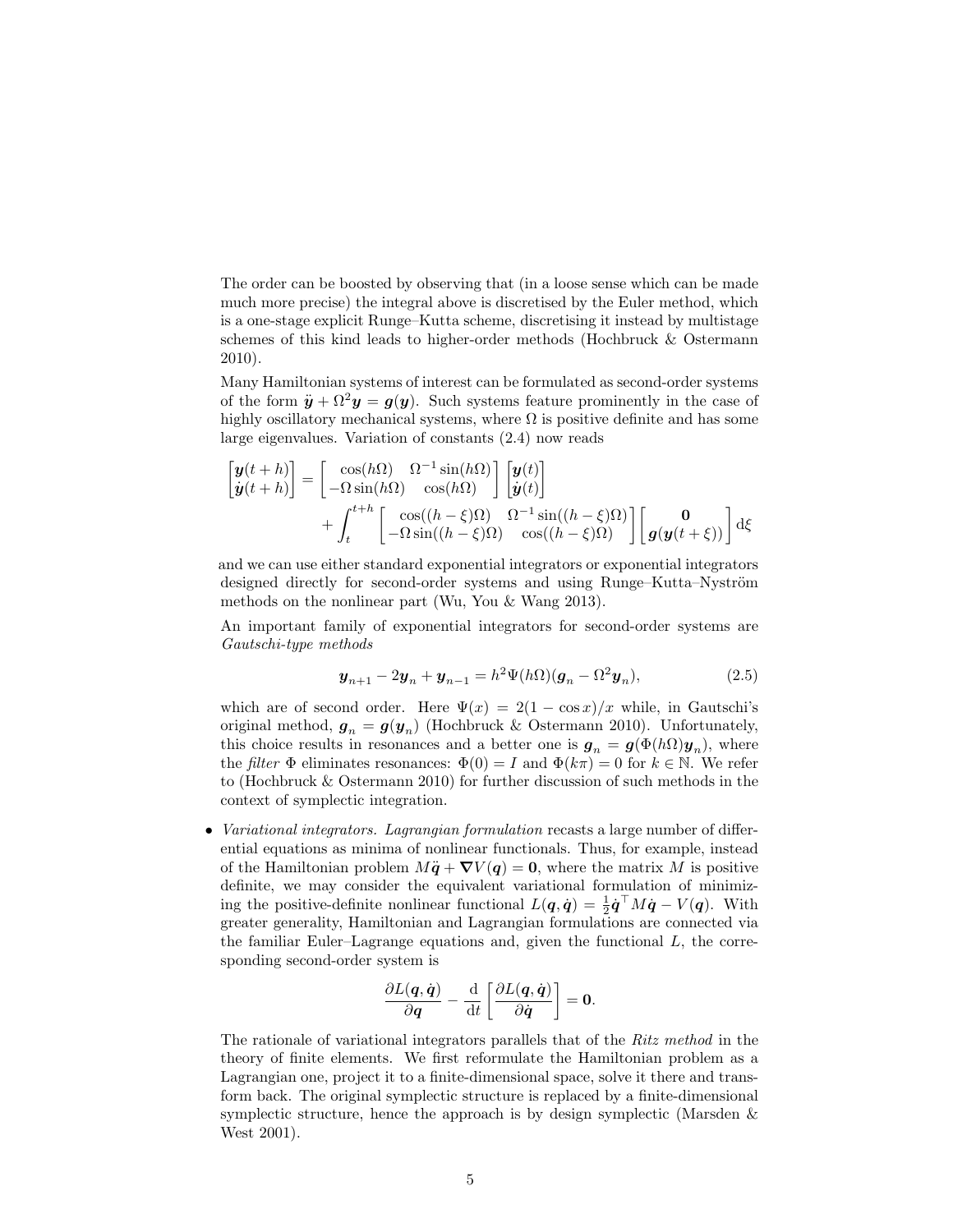#### 2.2 Lie-group methods

Let G be a Lie group and M a differentiable manifold. We say that  $\Lambda : \mathcal{G} \times \mathcal{M} \to \mathcal{M}$ is a group action if

a.  $\Lambda(\iota, y) = y$  for all  $y \in \mathcal{M}$  (where  $\iota$  is the identity of  $\mathcal{G}$ ) and

b.  $\Lambda(p, \Lambda(q, y)) = \Lambda(p \cdot q, y)$  for all  $p, q \in \mathcal{G}$  and  $y \in \mathcal{M}$ .

If, in addition, for every  $x, y \in \mathcal{M}$  there exists  $p \in \mathcal{G}$  such that  $y = \Lambda(p, x)$ , the action is said to be transitive and  $M$  is a *homogeneous space*, acted upon by  $G$ .

Every Lie group acts upon itself, while the orthogonal group  $O(n)$  acts on the  $(n-1)$ -sphere by multiplication,  $\Lambda(p, y) = py$ . The orthogonal group also acts on the isospectral manifold of all symmetric matrices similar to a specific symmetric matrix by similarity,  $\Lambda(p, y) = p y p^{\top}$ . Given  $1 \leq m \leq n$ , the *Grassmann manifold*  $\mathbb{G}(n,m)$  of all m-dimensional subspaces of  $\mathbb{R}^n$  is a homogeneous space acted upon by  $SO(m) \times SO(n-m)$ , where  $SO(m)$  is the special orthogonal group – more precisely,  $\mathbb{G}(n,m) = \mathrm{SO}(n)/(\mathrm{SO}(m) \times \mathrm{SO}(n-m)).$ 

Faced with a differential equation evolving in a homogeneous space, we can identify its flow with a group action: Given an initial condition  $y_0 \in \mathcal{M}$ , instead of asking "what is the value of y at time  $t > 0$ " we might pose the equivalent question "what is the group action that takes the solution from  $y_0$  to  $y(t)$ ?". This is often a considerably more helpful formulation because a group action can be further related to an *algebra* action. Let  $\mathfrak g$  be the Lie algebra corresponding to the matrix group  $\mathcal G$ , i.e. the tangent space at  $\iota \in \mathcal{G}$ , and denote by  $\mathfrak{X}(\mathcal{M})$  the set of all Lipschitz vector fields over M. Let  $\lambda : \mathfrak{g} \to \mathfrak{X}(\mathcal{M})$  and  $a : \mathbb{R}_+ \times \mathcal{M} \to \mathfrak{g}$  be both Lipschitz. In particular, we might consider

$$
\lambda(a, y) = \frac{\mathrm{d}}{\mathrm{d}s} \Lambda(\rho(s, y), y) \Big|_{s=0},
$$

where  $\Lambda$  is a group action and  $\rho : \mathbb{R}_+ \to \mathcal{G}$ ,  $\rho(s, y(s)) = \iota + a(s, y(s))s + \mathcal{O}(s^2)$  for small |s|. The equation  $\dot{y} = \lambda(a(t, y), y), y(0) = y_0 \in \mathcal{M}$  represents algebra action and its solution evolves in  $M$ . Moreover,

$$
y(t) = \Lambda(v(t), y_0) \quad \text{where} \quad \dot{v} = a(t, \Lambda(v, y_0))v, \quad v(0) = \iota \in \mathcal{G} \tag{2.6}
$$

is a Lie-group equation. Instead of solving the original ODE on  $M$ , it is possible to solve  $(2.6)$  and use the group action  $\Lambda$  to advance the solution to the next step: this is the organising principle of most Lie-group methods (Iserles, Munthe-Kaas, Nørsett & Zanna 2000). It works because a Lie-group equation can be solved in the underlying Lie algebra, which is a linear space. Consider an ODE<sup>2</sup>  $\dot{y} = f(y)$ ,  $y(0) \in \mathcal{M}$ , such that  $f : \mathcal{M} \to \mathfrak{X}$  – the solution  $y(t)$  evolves on the manifold. While conventional numerical methods are highly unlikely to stay in  $M$ , this is not the case for Lie-group methods. We can travel safely between  $\mathcal M$  and  $\mathcal G$  using a group action. The traffic between  $\mathcal G$  and  $\mathfrak g$  is slightly more complicated and we need to define a *trivialisation*, i.e. an invertible map taking smoothly a neighbourhood of  $0 \in \mathfrak{g}$  to a neighbourhood of  $\iota \in \mathcal{G}$  and taking zero to identity. The most ubiquitous example of trivialisation is the exponential map, which represents the solution of (2.6) as  $v(t) = e^{\omega(t)}$ , where  $\omega$  is

<sup>2</sup>Or, for that matter, a PDE, except that formalities are somewhat more complicated.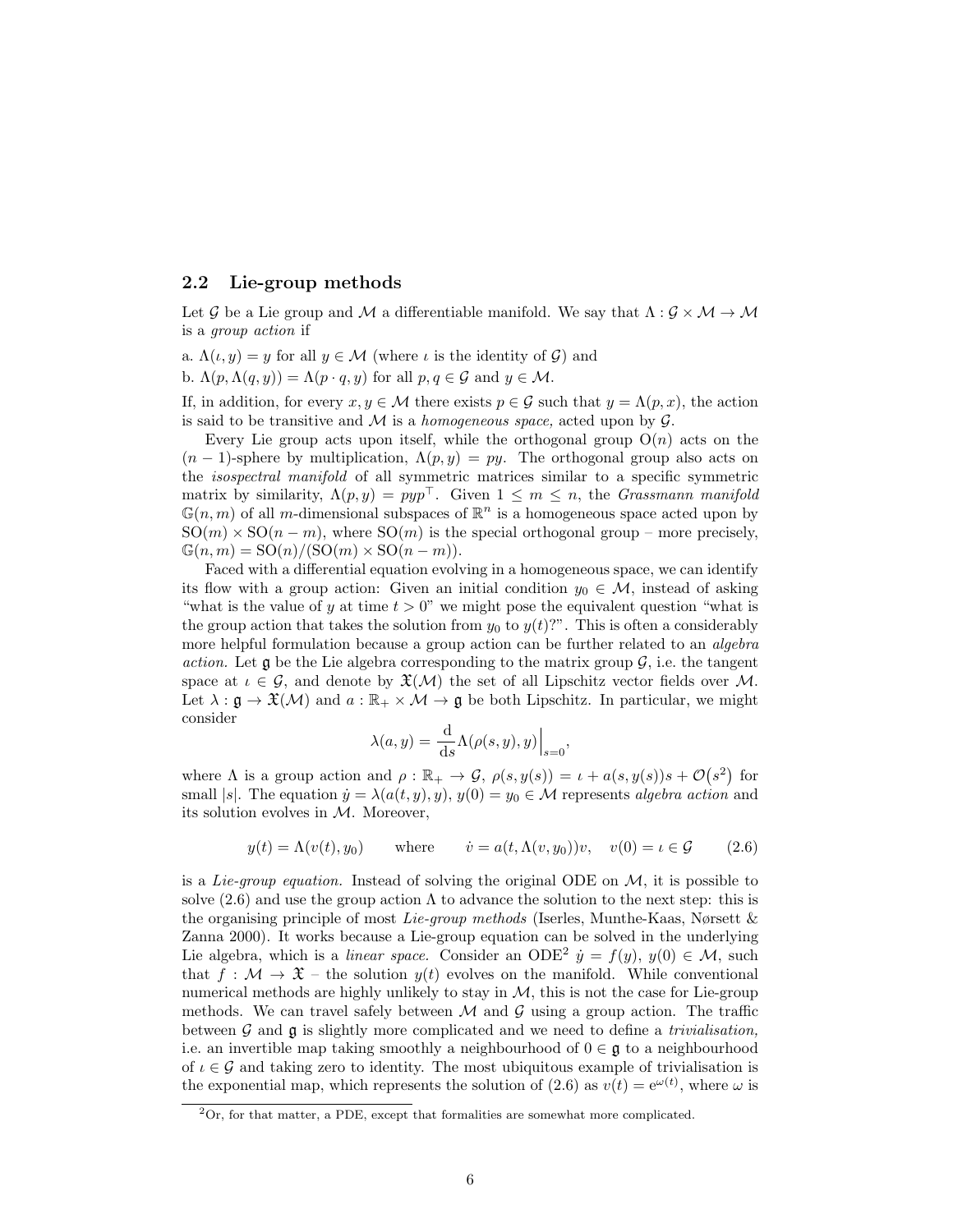the solution of the dexpinv equation

$$
\dot{\omega} = \sum_{m=0}^{\infty} \frac{\mathbf{B}_m}{m!} \mathbf{ad}_{a(t, e^{\omega})}^m \omega, \qquad \omega(0) = 0 \in \mathfrak{g}
$$
\n(2.7)

(Iserles et al. 2000). Here the  $B_m$ s are Bernoulli numbers, while  $ad_b^m$  is the *adjoint* operator in g,

$$
ad_b^0c = c, \t ad_b^mc = [b, ad_b^{m-1}c], \t m \in \mathbb{N}, \t b, c \in \mathfrak{g}.
$$

Because  $\mathfrak g$  is closed under linear operations and commutation, solving  $(2.7)$  while respecting Lie-algebraic structure is straightforward. Mapping back, first to  $\mathcal G$  and finally to M, we keep the numerical solution of  $\dot{y} = f(t)$  on the manifold.

Particularly effective is the use of explicit Runge–Kutta methods for (2.7), the socalled Runge–Kutta–Munthe-Kaas (RKMK) methods (Munthe-Kaas 1998). To help us distinguish between conventional Runge–Kutta methods and RKMK, consider the three-stage, third-order method with the Butcher tableau<sup>3</sup>

$$
\begin{array}{c|cc}\n0 & \frac{1}{2} & \frac{1}{2} \\
1 & -1 & 2 \\
\hline\n\frac{1}{6} & \frac{2}{3} & \frac{1}{6}\n\end{array}
$$
\n(2.8)

Applied to the ODE  $\dot{y} = f(t, y), y(t_n) = y_n \in \mathcal{M}$ , evolving on the manifold  $\mathcal{M} \subset \mathbb{R}^d$ , it becomes

$$
k_1 = f(t_n, y_n),
$$
  
\n
$$
k_2 = f(t_{n+\frac{1}{2}}, y_n + \frac{1}{2}hk_1),
$$
  
\n
$$
k_3 = f(t_{n+1}, y_n - hk_1 + 2hk_2),
$$
  
\n
$$
\Delta = h(\frac{1}{6}k_1 + \frac{2}{3}k_2 + \frac{1}{6}k_3),
$$
  
\n
$$
y_{n+1} = y_n + \Delta.
$$

Since we operate in  $\mathbb{R}^d$ , there is absolutely no reason for  $y_{n+1}$  to live in M. However, once we implement (2.8) at an algebra level (truncating first the dexpinv equation  $(2.7)$ ,

$$
k_1 = a(t_n, t),
$$
  
\n
$$
k_2 = a(t_{n+\frac{1}{2}}, e^{hk_1/2}),
$$
  
\n
$$
k_3 = a(t_{n+1}, e^{-hk_1+2hk_2}),
$$
  
\n
$$
\Delta = h(\frac{1}{6}k_1 + \frac{2}{3}k_2 + \frac{1}{6}k_3),
$$
  
\n
$$
\omega_{n+1} = \Delta + \frac{1}{6}h[\Delta, k_1]
$$
  
\n
$$
y_{n+1} = \Lambda(e^{\omega_{n+1}}, y_n),
$$

<sup>3</sup>For traditional concepts such as Butcher tableaux, Runge-Kutta methods and B-series, the reader is referred to (Hairer, Nørsett & Wanner 1993).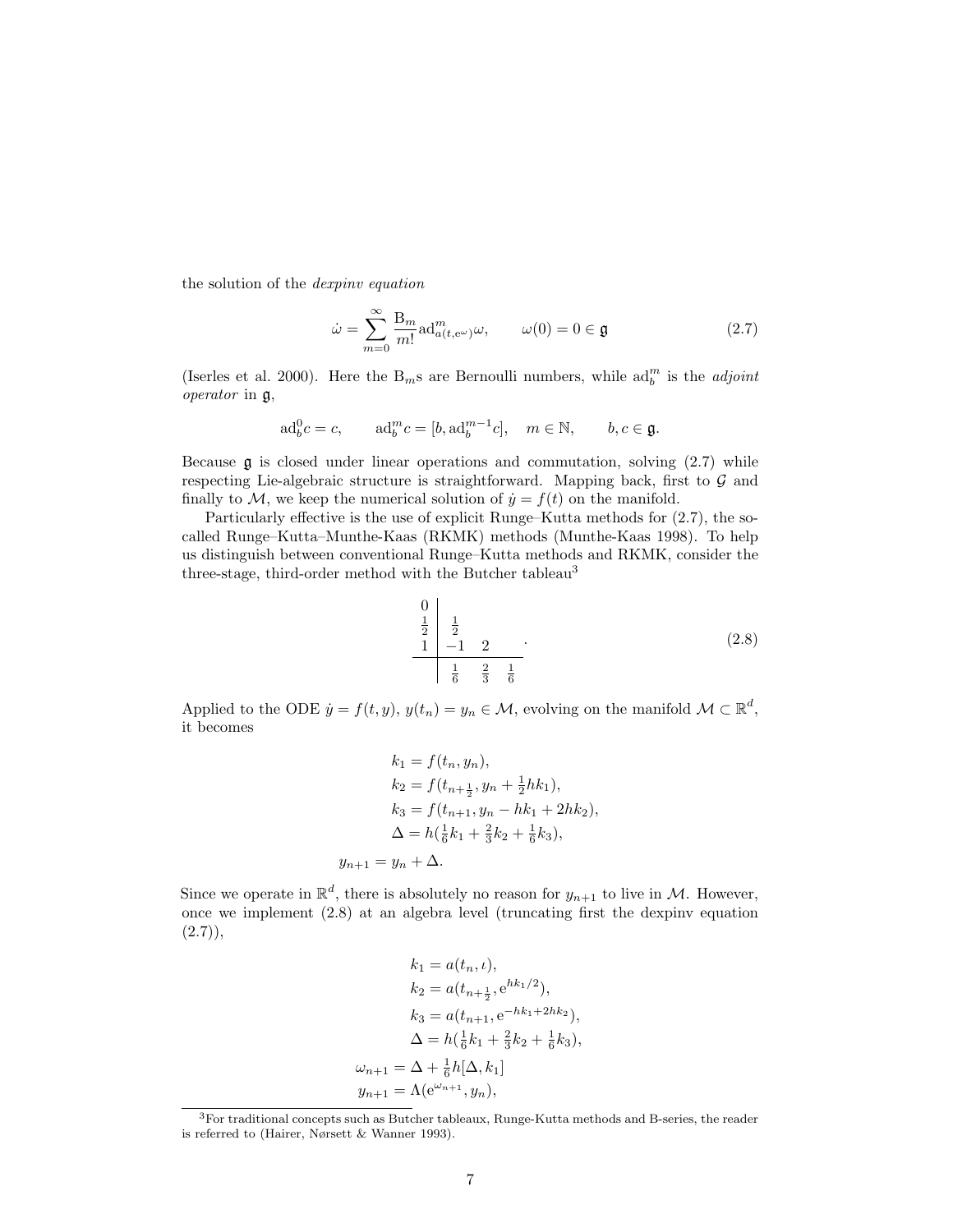the solution is guaranteed to stay in  $\mathcal{M}$ .

An important special case of a Lie-group equation is the linear ODE  $\dot{v} = a(t)v$ , where  $a : \mathbb{R}_+ \to \mathfrak{g}$ . Although RKMK works perfectly well in a linear case, special methods do even better. Perhaps the most important is the Magnus expansion (Magnus 1954),  $v(t) = e^{\omega(t)}v(0)$ , where

$$
\omega(t) = \int_0^t a(\xi) d\xi - \frac{1}{2} \int_0^t \int_0^{\xi_1} [a(\xi_2), a(\xi_1)] d\xi_2 d\xi_1 \n+ \frac{1}{4} \int_0^t \int_0^{\xi_1} \int_0^{\xi_2} [[a(\xi_3), a(\xi_2)], a(\xi_1)] d\xi_3 d\xi_2 d\xi_1 \n+ \frac{1}{12} \int_0^t \int_0^{\xi_1} \int_0^{\xi_2} [a(\xi_3), [a(\xi_2), a(\xi_1)]] d\xi_3 d\xi_2 d\xi_1 + \cdots
$$
\n(2.9)

We refer to (Iserles & Nørsett 1999, Iserles et al. 2000, Blanes, Casas, Oteo & Ros 2009) for explicit means to derive expansion terms, efficient computation of multivariate integrals that arise in this context and many other implementation details. Magnus expansions are important in a number of settings when preservation of structure is not an issue, not least in the solution of linear stochastic ODEs (Lord, Malham & Wiese 2008).

There are alternative means to expand the solution of (2.7) in a linear case, not least the Fer expansion, that has found recently an important application in the computation of Sturm–Liouville spectra (Ramos & Iserles 2015).

Another approach to Lie-group equations uses *canonical coordinates of the second* kind (Owren & Marthinsen 2001).

#### 2.3 Conservation of volume

An ODE  $\dot{\boldsymbol{x}} = \boldsymbol{f}(\boldsymbol{x})$  is divergence-free if  $\nabla \cdot \boldsymbol{f}(\boldsymbol{x}) = 0$ . The flows of divergence-free ODEs are volume-preserving (VP). Volume is important to preserve, as it leads to KAM-tori, incompressibility, and, most importantly, is a crucial ingredient for ergodicity. Unlike symplecticity, however, phase space volume can generically not be preserved by Runge–Kutta methods, or even by their generalisations, B-series methods. This was proved independently in (Chartier & Murua 2007) and in (Iserles, Quispel  $\&$ Tse 2007). Since B-series methods cannot preserve volume, we need to look to other methods.

There are essentially two known numerical integration methods that preserve phase space volume. The first volume-preserving method is based on splitting (Feng & Shang 1995). As an example, consider a 3D volume preserving vector field:

$$
\begin{aligned}\n\dot{x} &= u(x, y, z) \\
\dot{y} &= v(x, y, z) \\
\dot{z} &= w(x, y, z)\n\end{aligned}
$$
\n(2.10)

with

$$
u_x + v_y + w_z = 0.
$$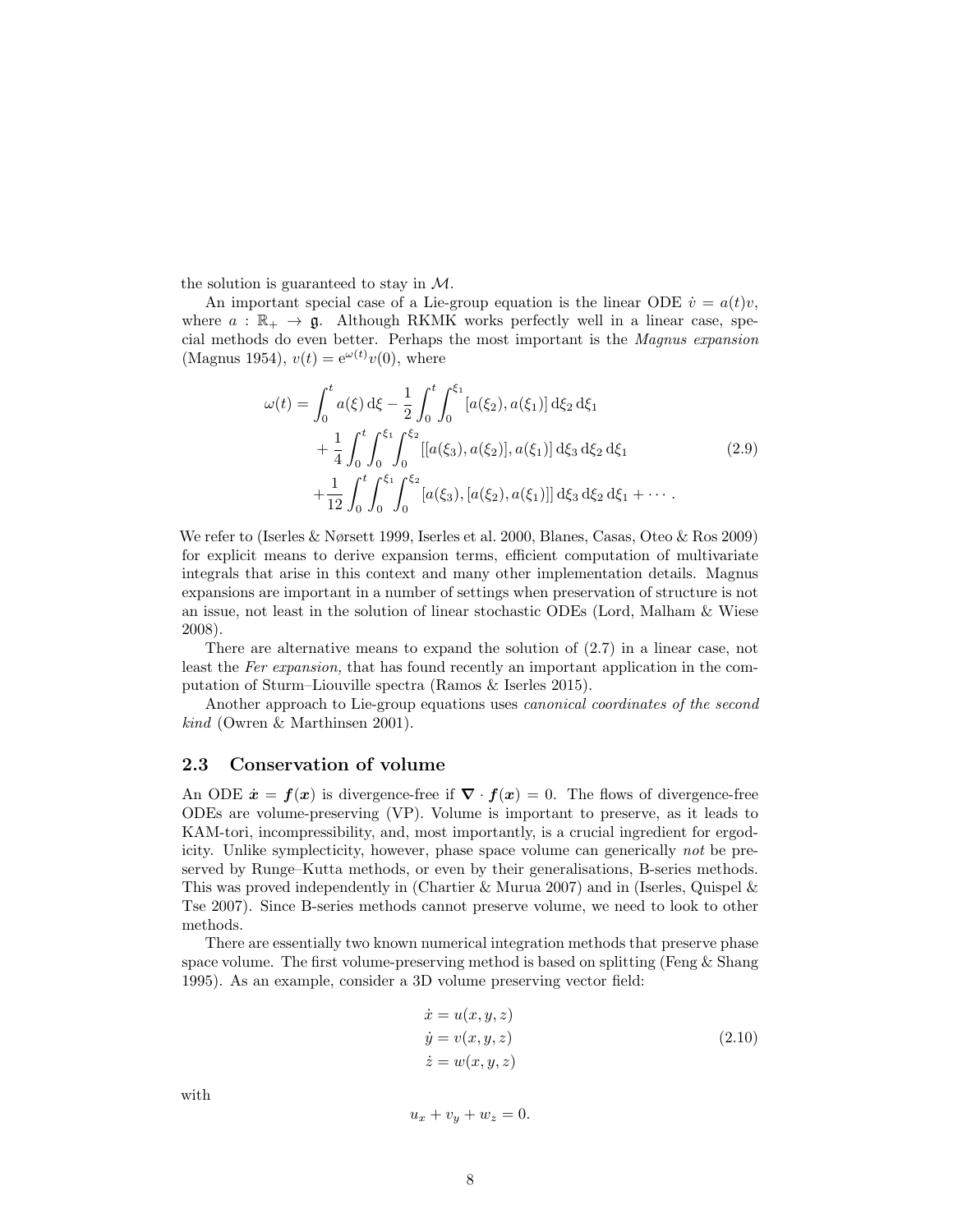We split this 3D VP vector field into two 2D VP vector fields as follows

$$
\dot{x} = u(x, y, z), \n\dot{y} = -\int u_x(x, y, z) dy, \n\dot{y} = v(x, y, z) + \int u_x(x, y, z) dy, \n\dot{z} = 0; \n\dot{z} = w(x, y, z).
$$
\n(2.11)

The vector field on the left is divergence-free by construction, and since both vector fields add up to (2.1), it follows that the vector field on the right is also volumepreserving.

Having split the original vector field into 2D VP vector fields, we need to find VP integrators for each of these 2D VP vector fields. But that is easy, since 2D VP vector fields are essentially equivalent to 2D Hamiltonian vector fields (with the extra dimension 'frozen'), and all symplectic methods (e.g. symplectic Runge–Kutta methods) are volume-preserving for Hamiltonian vector fields.

The above splitting method is easily generalised to  $n$  dimensions, where one splits into  $n - 1$  2D VP vector fields, and integrates each using a symplectic Runge–Kutta method.

An alternative VP integration method was discovered independently by Shang and by Quispel (Shang 1994, Quispel 1995). We again illustrate this method in 3D.

We will look for an integrator of the form

$$
x_1 = g_1(x'_1, x_2, x_3)
$$
  
\n
$$
x'_2 = g_2(x'_1, x_2, x_3)
$$
  
\n
$$
x'_3 = g_1(x'_1, x'_2, x_3)
$$
\n(2.12)

where (here and below)  $x_i = x_i(nh)$ , and  $x'_i = x_i((n+1)h)$ . The reason the form (2.12) is convenient, is because any such map is VP iff

$$
\frac{\partial x_1}{\partial x'_1} = \frac{\partial x'_2}{\partial x_2} \frac{\partial x'_3}{\partial x_3}.
$$
\n(2.13)

To see how to construct a VP integrator of the form (2.12), consider as an example the ODE

$$
\begin{aligned}\n\dot{x}_1 &= x_2 + x_1^2 + x_3^3 \\
\dot{x}_2 &= x_3 + x_1 x_2 + x_1^4 \\
\dot{x}_3 &= x_1 - 3x_1 x_3 + x_2^5\n\end{aligned} \tag{2.14}
$$

It is easy to check that it is divergence-free.

Now consistency requires that any integrator for (2.14) should satisfy

$$
x'_1 = x_1 + h(x_2 + x_1^2 + x_3^3) + \mathcal{O}(h^2)
$$
  
\n
$$
x'_2 = x_2 + h(x_3 + x_1x_2 + x_1^4) + \mathcal{O}(h^2)
$$
  
\n
$$
x'_3 = x_3 + h(x_1 - 3x_1x_3 + x_2^5) + \mathcal{O}(h^2)
$$
\n(2.15)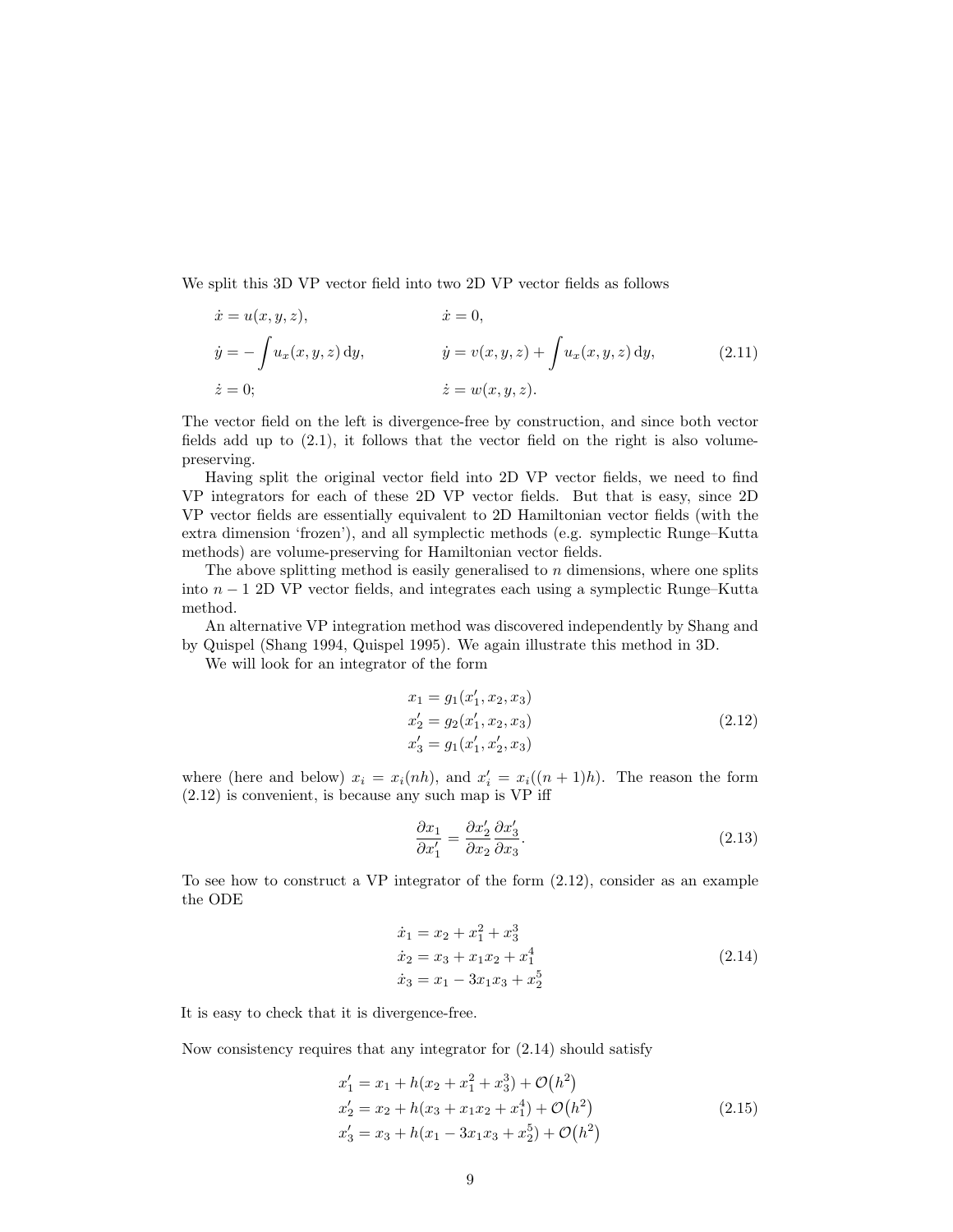and therefore

$$
x_1 = x_1' - h(x_2 + x_1'^2 + x_3^3) + \mathcal{O}(h^2)
$$
\n(2.16)

$$
x_2' = x_2 + h(x_3 + x_1'x_2 + x_1'^4) + \mathcal{O}(h^2)
$$
\n(2.17)

$$
x_3' = x_3 + h(x_1' - 3x_1'x_3 + x_2'^5) + \mathcal{O}(h^2)
$$
\n(2.18)

Since we are free to choose any consistent  $g_2$  and  $g_3$  in (2.12), provided  $g_1$  satisfies  $(2.13)$ , we choose the terms designated by  $\mathcal{O}(h^2)$  in  $(2.15)$  and  $(2.16)$  to be identically zero. Equation (2.13) then yields

$$
\frac{\partial x_1}{\partial x'_1} = (1 + hx'_1)(1 - 3hx'_1). \tag{2.19}
$$

This can easily be integrated to give

$$
x_1 = x_1' - hx_1'^2 - h^2 x_1'^3 + k(x_2, x_3; h). \tag{2.20}
$$

where the function  $k$  denotes an integration constant that we can choose appropriately. The simplest VP integrator satisfying both (2.14) and (2.20) is therefore:

$$
x_1 = x'_1 - h(x_2 + x_1^2 + x_3^3) - h^2 x_1^3
$$
  
\n
$$
x'_2 = x_2 + h(x_3 + x'_1 x_2 + x_1^4)
$$
  
\n
$$
x'_3 = x_3 + h(x'_1 - 3x'_1 x_3 + x_2^5)
$$
\n(2.21)

A nice aspect of the integrator (2.21) (and (2.12)) is that it is essentially only implicit in one variable. Once  $x_1'$  is computed from the first (implicit) equation, the other two equations are essentially explicit.

Of course the method just described also generalises to any divergence-free ODE in any dimension.

#### 2.4 Preserving energy and other first integrals

As mentioned, Hamiltonian systems exhibit two important geometric properties simultaneously, they conserve both the symplectic form and the energy. A famous no-go theorem by Ge & Marsden (1988) has shown that it is generically impossible to construct a geometric integrator that preserves both properties at once. One therefore must choose which one of these two to preserve in any given application. Particularly in low dimensions and if the energy surface is compact, there are often advantages in preserving the energy.

An energy-preserving B-series method was discovered in (Quispel & McLaren 2008) cf. also (McLachlan, Quispel & Robidoux 1999).

For any ODE  $\dot{x} = f(x)$ , this so-called average vector field method is given by

$$
\frac{x'-x}{h} = \int_0^1 f(\xi x' + (1-\xi)x) \,d\xi.
$$
 (2.22)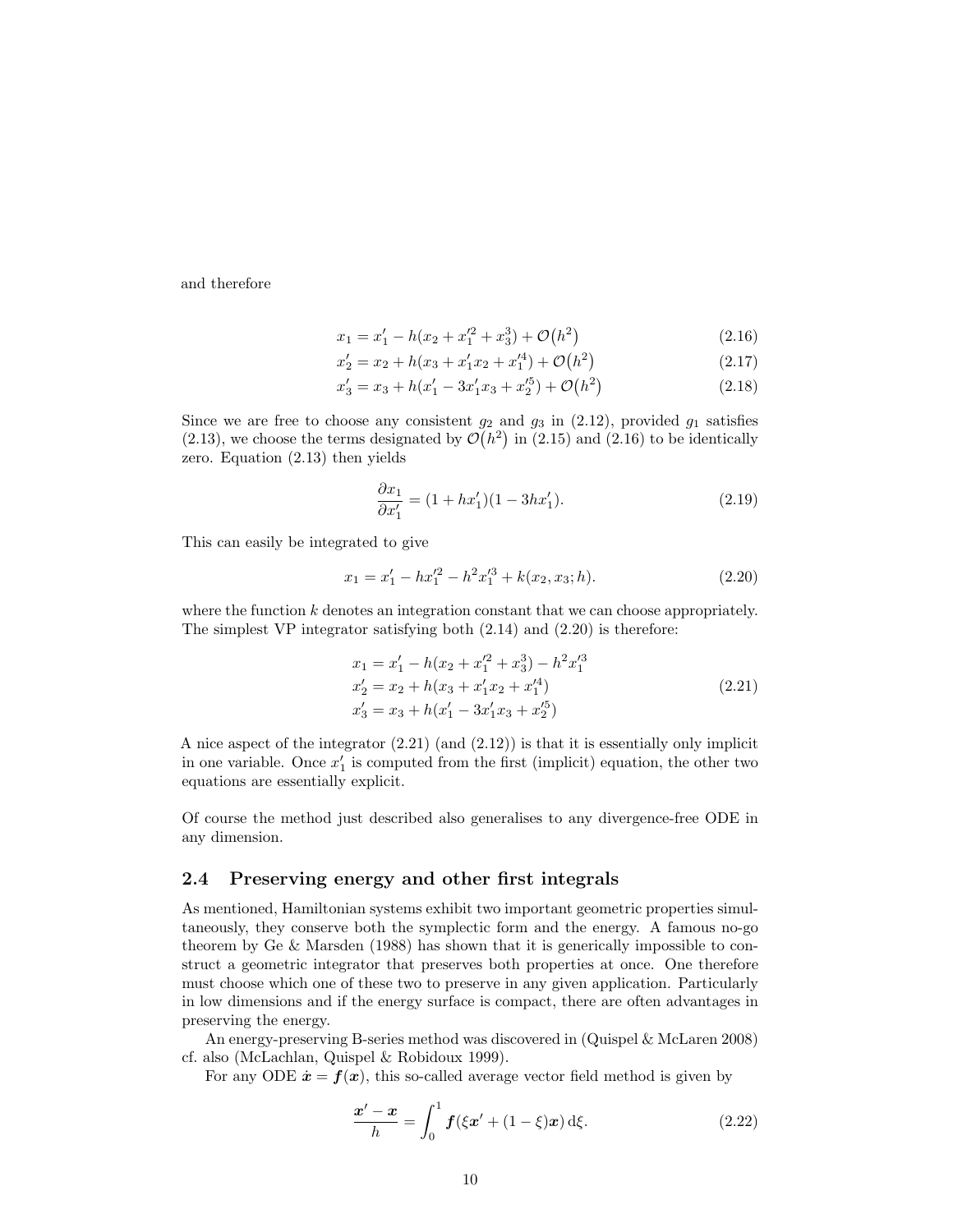If the vector field f is Hamiltonian, i.e. if there exists a Hamiltonian function  $H(x)$ and a constant skew-symmetric matrix S such that  $f(x) = S\nabla H(x)$ , then it follows from (2.22) that energy is preserved, i.e.  $H(\mathbf{x}') = H(\mathbf{x})$ .

While the B-series method  $(2.22)$  is energy-preserving for any Hamiltonian  $H$ , it can be shown that no Runge–Kutta method is energy-preserving for all  $H$ . For a given polynomial  $H$  however, Runge–Kutta methods preserving that  $H$  do exist (Iavernaro & Trigiante 2009). This can be seen as follows.

Note that the integral in  $(2.22)$  is one-dimensional. This means that e.g. for cubic vector fields (and hence for quartic Hamiltonians) an equivalent method is obtained by replacing the integral in (2.22) using Simpson's rule:

$$
\int_0^1 g(\xi) d\xi \approx \frac{1}{6} \left[ g(0) + 4g(\frac{1}{2}) + g(1) \right].
$$
 (2.23)

yielding the Runge–Kutta method

$$
\frac{x'-x}{h} = \frac{1}{6} \left[ f(x) + 4f\left(\frac{x+x'}{2}\right) + f(x') \right],\tag{2.24}
$$

preserving all quartic Hamiltonians.

We note that (2.22) has second order accuracy. Higher order generalisations have been given in (Hairer 2010). We note that the average vector field method has also been applied to a slew of semi-discretised PDEs in (Celledoni, Grimm, McLachlan, McLaren, O'Neale, Owren & Quispel 2012).

While energy is one of the most important constants of the motion in applications, many other types of first integrals do occur. We note here that all B-series methods preserve all linear first integrals, and that all symplectic B-series methods preserve all quadratic first integrals. So, for example, the implicit midpoint rule

$$
\frac{x'-x}{h} = f\left(\frac{x+x'}{2}\right)
$$

(which is symplectic) preserves all linear and quadratic first integrals. There are however many cases not covered by any of the above.

How does one preserve a cubic first integral that is not energy? And what about Hamiltonian systems whose symplectic structure is not constant? It turns out that generically, any ODE  $\dot{x} = f(x)$  that preserves an integral  $I(x)$ , can be written in the form

$$
\dot{\mathbf{x}} = S(\mathbf{x}) \nabla I(\mathbf{x}),\tag{2.25}
$$

where  $S(x)$  is a skew-symmetric matrix<sup>4</sup>.

An integral-preserving discretisation of (2.25) is given by

$$
\frac{x'-x}{h} = \bar{S}(x, x')\bar{\nabla}I(x, x'),\tag{2.26}
$$

where  $\bar{S}(x, x')$  is any consistent approximation to  $S(x)$  (e.g.  $\bar{S}(x, x') = S(x)$ ), and the *discrete gradient*  $\bar{\nabla}I$  is defined by

$$
(\mathbf{x}' - \mathbf{x}) \cdot \bar{\nabla} I(\mathbf{x}, \mathbf{x}') = I(\mathbf{x}') - I(\mathbf{x}) \tag{2.27}
$$

<sup>&</sup>lt;sup>4</sup>Note that in general  $S(x)$  need not satisfy the so-called Jacobi identity.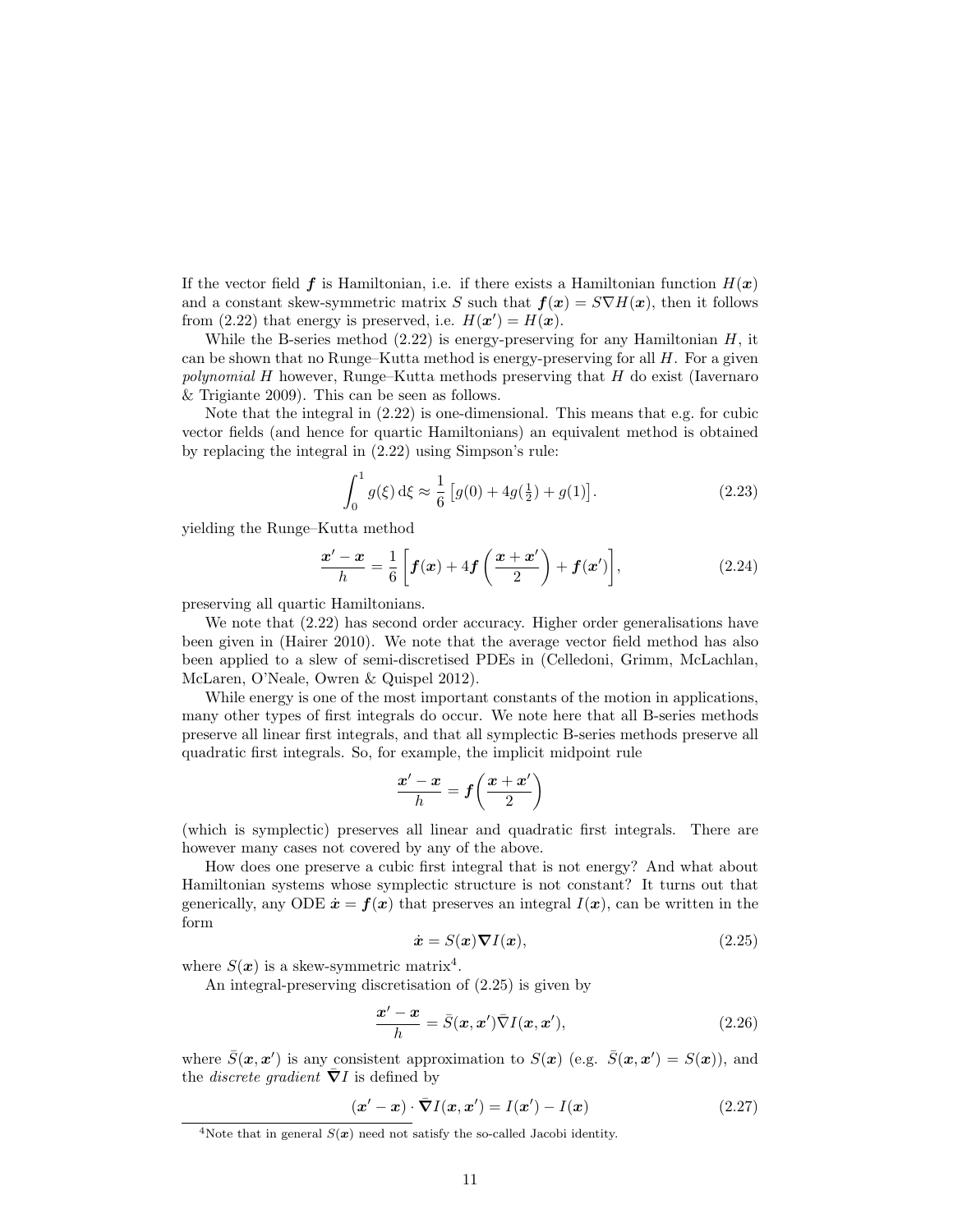$$
\lim_{x' \to x} \bar{\nabla} I(x, x') = \nabla I(x). \tag{2.28}
$$

There are many different discrete gradients that satisfy  $(2.27)$  and  $(2.28)$ . A particularly simple one is given by the Itoh–Abe discrete gradient, which for example in 3D reads

$$
\bar{\nabla}I(\boldsymbol{x}, \boldsymbol{x}') = \begin{bmatrix} \frac{I(x'_1, x_2, x_3) - I(x_1, x_2, x_3)}{x'_1 - x_1} \\ \frac{I(x'_1, x'_2, x_3) - I(x'_1, x_2, x_3)}{x'_2 - x_2} \\ \frac{I(x'_1, x'_2, x'_3) - I(x'_1, x'_2, x_3)}{x'_3 - x_3} \end{bmatrix} .
$$
(2.29)

Other examples of discrete gradients, as well as constructions of the skew-symmetric matrix  $S(x)$  for a given vector field f and integral I may be found in (McLachlan et al. 1999).

We note that the discrete gradient method can also be used for systems with any number of integrals. For example an ODE  $\dot{x} = f(x)$  possessing two integrals  $I(x)$ and  $J(x)$  can be written

$$
\dot{x}_i = S_{ijk}(\boldsymbol{x}) \frac{\partial I(\boldsymbol{x})}{\partial x_j} \frac{\partial J(\boldsymbol{x})}{\partial x_k},\tag{2.30}
$$

where the summation convention is assumed over repeated indices and  $S(\mathbf{x})$  is a completely antisymmetric tensor. A discretisation of (2.30) which preserves both I and  $J$  is given by

$$
\frac{x_i'-x_i}{h} = \bar{S}_{ijk}(\boldsymbol{x}, \boldsymbol{x}') \bar{\nabla} I(\boldsymbol{x}, \boldsymbol{x}') \Big|_j \bar{\nabla} J(\boldsymbol{x}, \boldsymbol{x}') \Big|_k \tag{2.31}
$$

with  $\bar{S}$  any completely skew approximation of S and  $\bar{\nabla}I$  and  $\bar{\nabla}J$  discrete gradients as defined above.

### 3 Five recent stories of GNI

The purpose of this section is not to present a totality of recent research into GNI, a subject that would have called for a substantially longer paper. Instead, we wish to highlight a small number of developments with which the authors are familiar and which provide a flavour of the very wide range of issues on the current GNI agenda.

### 3.1 Highly oscillatory Hamiltonian systems

High oscillation occurs in many Hamiltonian systems. Sometimes, e.g. in the integration of equations of celestial mechanics, the source of the problem is that we wish to compute the solution across a very large number of periods and the oscillation is an artefact of the time scale in which the solution has physical relevance. In other cases oscillation is implicit in the multiscale structure of the underlying problem. A case in point are the (modified) Fermi–Pasta–Ulam (FPU) equations, describing a mechanical

and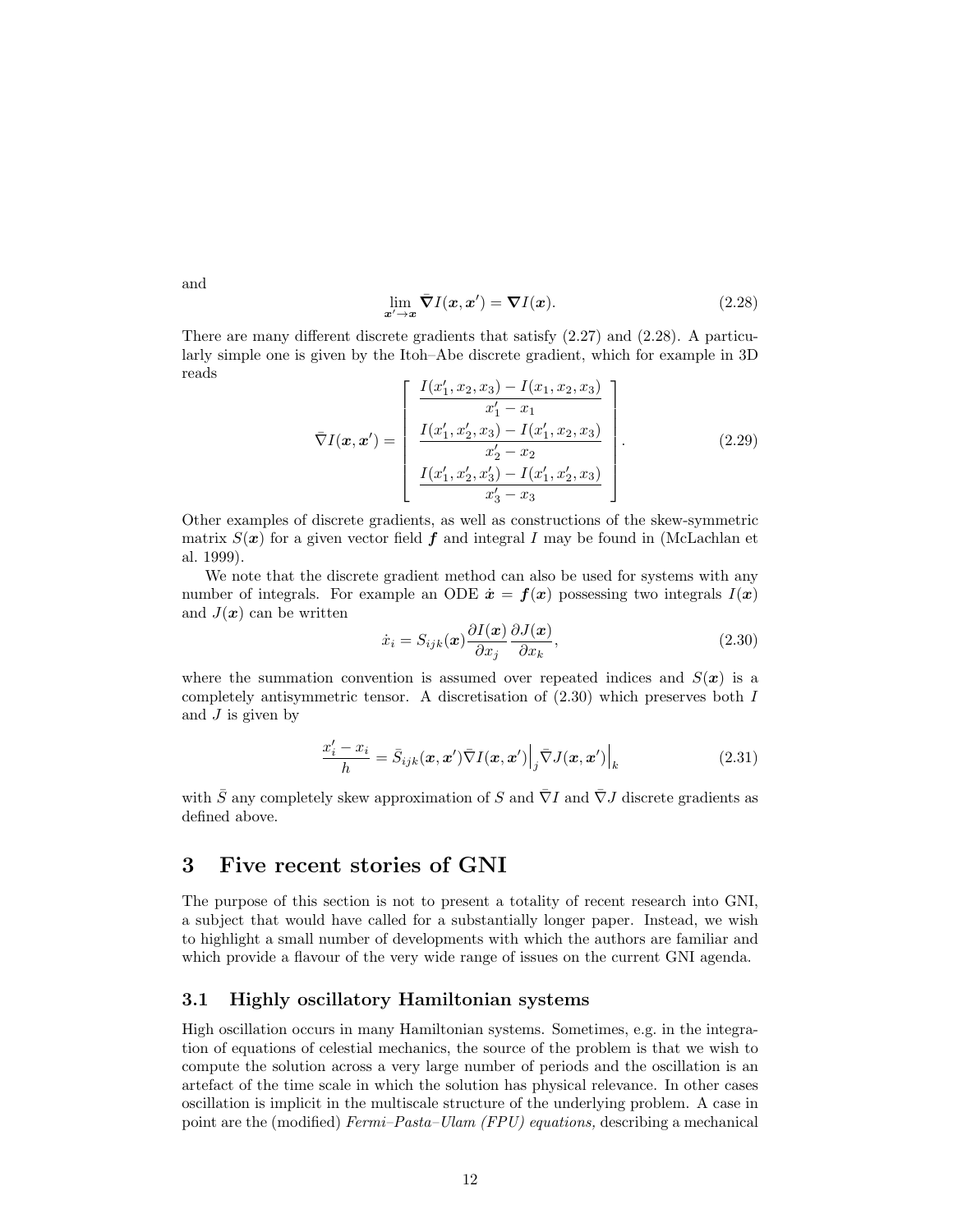system consisting of alternating stiff harmonic and soft nonlinear springs. The soft springs impart fast oscillation, while the hard springs generate slow transfer of energy across the system: good numerical integration must capture both!

A good point to start (which includes modified FPU as a special case) is the second-order ODE

$$
\ddot{q} + \Omega^2 q = g(q), \qquad t \ge 0, \qquad q(0) = u_0, \quad \dot{q}(0) = v_0,
$$
\n(3.1)

where  $g(q) = -\nabla U(q)$  and

$$
\Omega = \left[ \begin{array}{cc} O & O \\ O & \omega I \end{array} \right], \quad \omega \gg 1, \qquad \boldsymbol{q} = \left[ \begin{array}{c} \boldsymbol{q}_0 \\ \boldsymbol{q}_1 \end{array} \right], \qquad \boldsymbol{q}_0 \in \mathbb{R}^{n_0}, \ \ \boldsymbol{q}_1 \in \mathbb{R}^{n_1}.
$$

An important aspect of systems of the form (3.1) is that the exact solution, in addition to preserving the total Hamiltonian energy

$$
H(\boldsymbol{p}, \boldsymbol{q}) = \frac{1}{2} (\|\boldsymbol{p}_1\|^2 + \omega^2 \|\boldsymbol{q}_1\|^2) + \frac{1}{2} \|\boldsymbol{p}_0\|^2 + U(\boldsymbol{q}_0, \boldsymbol{q}_1),
$$
(3.2)

where  $\dot{q} = p$ , also preserves the *oscillatory energy* 

$$
I(\mathbf{p}, \mathbf{q}) = \frac{1}{2} ||\mathbf{p}_1||^2 + \frac{\omega^2}{2} ||\mathbf{q}_1||^2
$$
 (3.3)

for intervals of length  $\mathcal{O}(\omega^N)$  for any  $N \geq 1$ . This has been proved using the *modulated* Fourier expansions

$$
\boldsymbol{q}(t) = \sum_{m=-\infty}^{\infty} e^{im\omega t} \boldsymbol{z}_m(t).
$$

The solution of (3.1) exhibits oscillations at frequency  $\mathcal{O}(\omega)$  and this inhibits the efficiency of many symplectic methods, requiring step size of  $\mathcal{O}(\omega^{-1})$ , a situation akin to stiffness in more conventional ODEs. However, by their very structure, exponential integrators (and in particular Gautschi-type methods (2.5)) are particularly effective in integrating the linear part, which gives rise to high oscillation. The problem with Gautschi-type methods, though, might be the occurrence of resonances and we need to be careful to avoid them, both in the choice of the right filter (cf. the discussion in Subsection 2.1) and step size  $h$ .

Of course, one would like geometric numerical integrators applied to  $(3.1)$  to exhibit favourable preservation properties with respect to both total energy  $(3.2)$  and oscillatory energy (3.3). Applying modulated Fourier expansions to trigonometric and modified trigonometric integrators, this is indeed the case provided that the step size obeys the *non-resonance condition* with respect to the frequency  $\omega$ ,

$$
|\sin(\frac{1}{2}m h\omega)| \ge ch^{1/2}, \qquad m=1,\ldots,N, \quad N \ge 2,
$$

cf. Hairer & Lubich (2009).

All this has been generalised to systems with multiple frequencies, with the Hamiltonian function

$$
H(\mathbf{p}, \mathbf{q}) = \overbrace{\frac{1}{2} \sum_{j=1}^{s} (||\mathbf{p}_j||^2 + \omega_j^2 ||\mathbf{q}_j||^2)}^{\text{oscillatory}} + \overbrace{\frac{1}{2} ||\mathbf{p}_0||^2 + U(\mathbf{q})}^{\text{slow}},
$$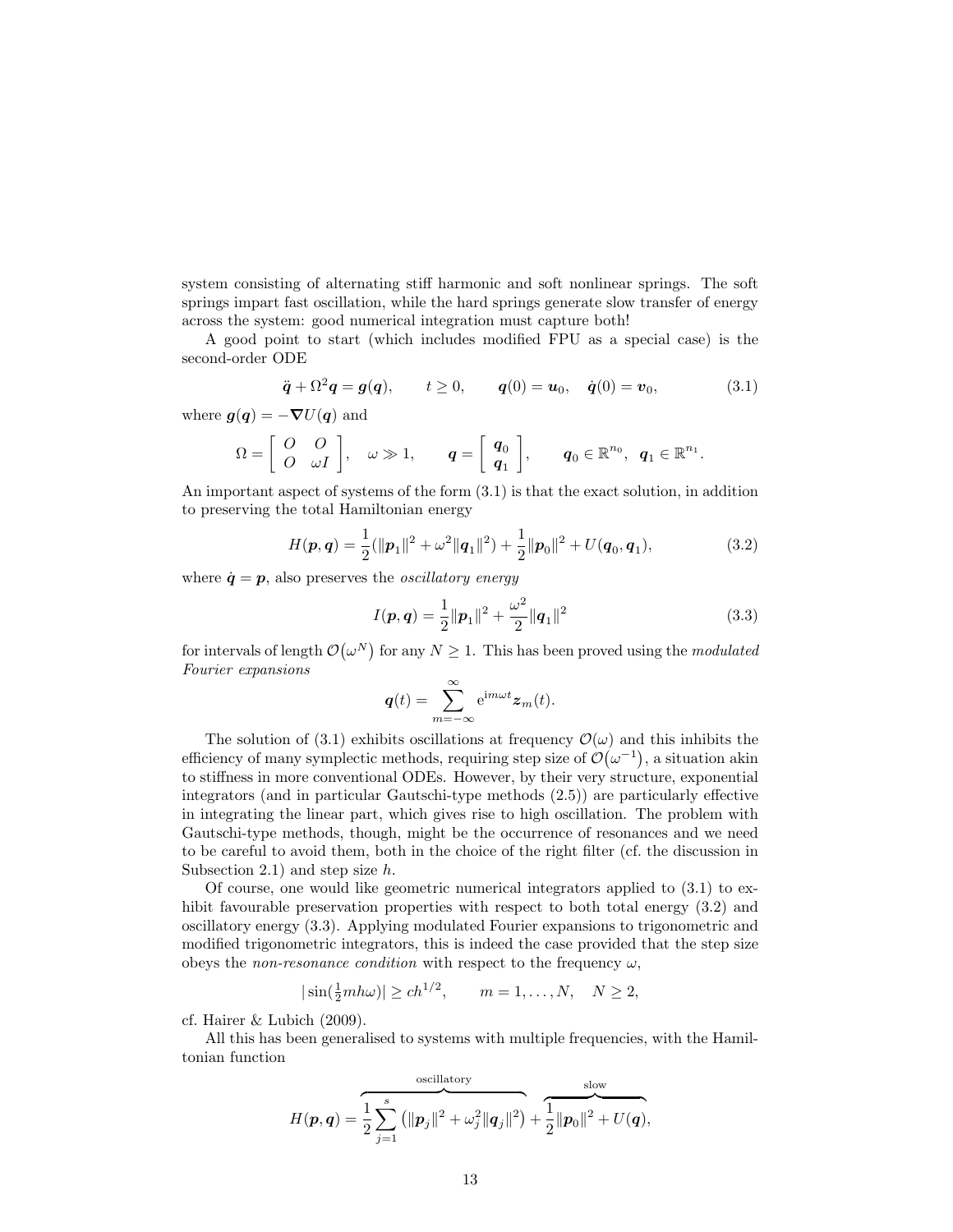where

$$
\boldsymbol{p} = \begin{bmatrix} p_0 \\ p_1 \\ \vdots \\ p_s \end{bmatrix}, \quad \boldsymbol{q} = \begin{bmatrix} \boldsymbol{q}_0 \\ \boldsymbol{q}_1 \\ \vdots \\ \boldsymbol{q}_s \end{bmatrix}, \qquad 0 < \min_{j=1,\dots,s} \omega_j, \quad 1 \ll \max_{j=1,\dots,s} \omega_j
$$

for both the exact solution (Gauckler, Hairer & Lubich 2013) and for discretisations obtained using trigonometric and modified trigonometric integrators (Cohen, Gauckler, Hairer & Lubich 2015).

Further achievements and open problem in the challenging area of marrying symplectic integration and high oscillation are beautifully described in (Hairer 2014).

#### 3.2 Kahan's 'unconventional' method

A novel discretisation method for quadratic ODEs was introduced and studied in (Kahan & Li 1997). This new method discretised the vector field

$$
\dot{x}_i = \sum_{j,k} a_{ijk} x_j x_k + \sum_j b_{ij} x_j + c_i \tag{3.4}
$$

as follows,

$$
\frac{x_i' - x_i}{h} = \sum_{j,k} a_{ijk} \left( \frac{x_j x_k' + x_j' x_k}{2} \right) + \sum_j b_{ij} \left( \frac{x_j + x_j'}{2} \right) + c_i.
$$
 (3.5)

Kahan called the method (3.5) 'unconventional', because it treats the quadratic terms different from the linear terms. He also noted some nice features of (3.5), e.g. that it often seemed to be able to integrate through singularities.

#### Properties of Kahan's method:

1. Kahan's method is (the reduction of) a Runge–Kutta method.

Celledoni, McLachlan, Owren & Quispel  $(2013)$  showed that  $(3.5)$  is the reduction to quadratic vector fields of the Runge–Kutta method

$$
\frac{x'-x}{h} = 2f\left(\frac{x+x'}{2}\right) - \frac{1}{2}f(x) - \frac{1}{2}f(x')
$$
 (3.6)

This explains inter alia why Kahan's method preserves all linear first integrals.

2. Kahan's method preserves a modified energy and measure.

For any Hamiltonian vector field of the form

$$
\dot{\boldsymbol{x}} = \boldsymbol{f}(x) = S\boldsymbol{\nabla} H(\boldsymbol{x}),\tag{3.7}
$$

with cubic Hamiltonian  $H(x)$  and constant symplectic (or Poisson) structure S, Kahan's method preserves a modified energy as well as a modified measure exactly (Celledoni et al. 2013).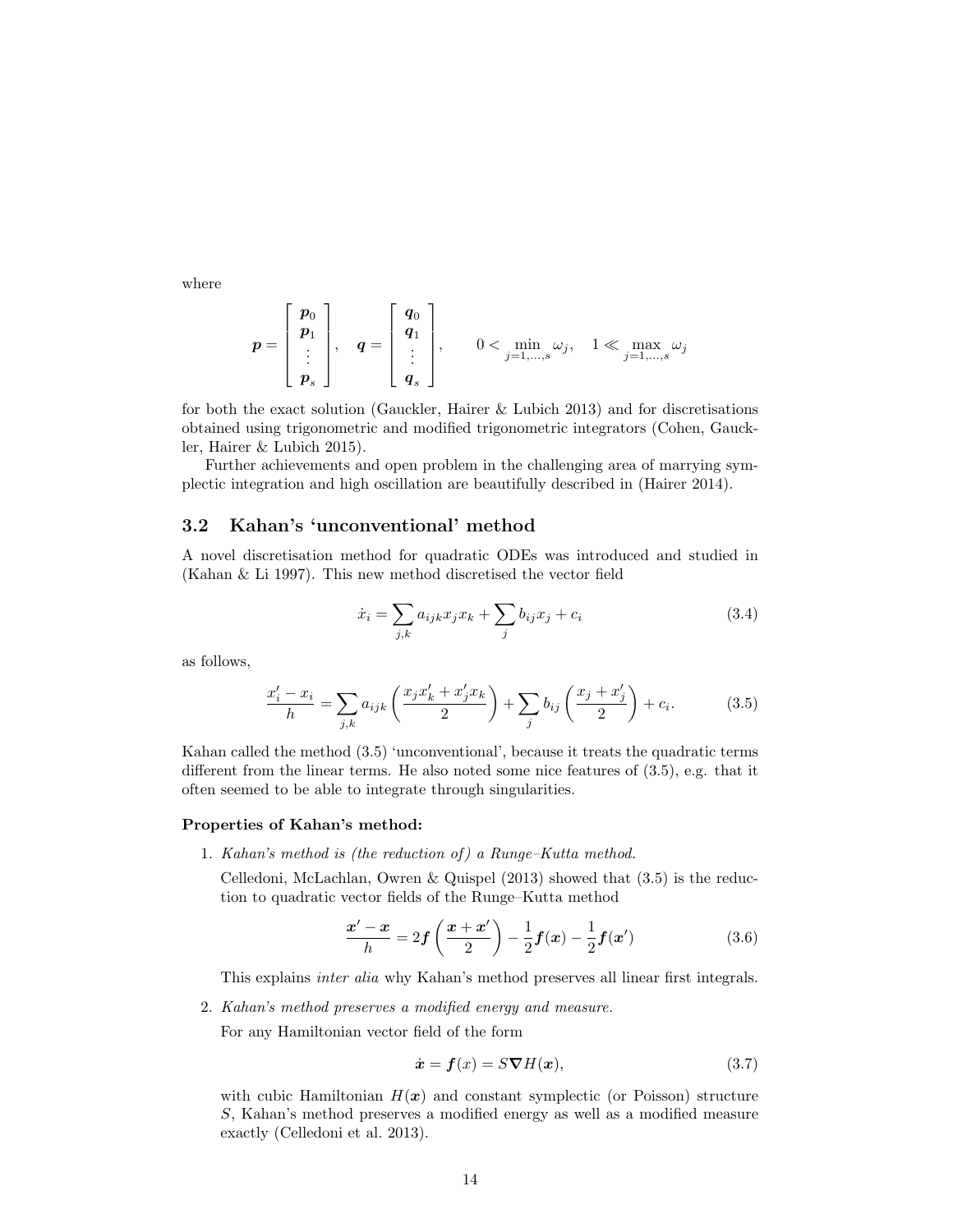The modified volume is

$$
\frac{\mathrm{d}x_1 \wedge \dots \wedge \mathrm{d}x_n}{\det(I - \frac{1}{2}h f'(x))},\tag{3.8}
$$

while the modified energy is

$$
\tilde{H}(\boldsymbol{x}) := H(\boldsymbol{x}) + \frac{1}{3} h \boldsymbol{\nabla} H(\boldsymbol{x})^{\top} \left( I - \frac{1}{2} h f'(\boldsymbol{x}) \right)^{-1} \boldsymbol{f}(\boldsymbol{x}). \tag{3.9}
$$

3. Kahan's method preserves the integrability of many integrable systems of quadratic ODEs.

Beginning with the work of Hirota and Kimura, subsequently extended by Suris and collaborators (Petrera, Pfadler & Suris 2011), and by Quispel and collaborators (Celledoni et al. 2013, Celledoni, McLachlan, McLaren, Owren & Quispel 2014, van der Kamp, Kouloukas, Quispel, Tran & Vanhaecke 2014), it was shown that Kahan's method preserves the complete integrability of a surprisingly large number of quadratic ODEs.

Here we list some 2D vector fields whose integrability is preserved by Kahan's method:

• Quadratic Hamiltonian systems in 2D:

The 9-parameter family

$$
\begin{bmatrix} \dot{x} \\ \dot{y} \end{bmatrix} = \begin{bmatrix} bx^2 + 2cxy + dy^2 + fx + gy + i \\ -ax^2 - 2bxy - cy^2 - ex - fy - h \end{bmatrix};
$$
\n(3.10)

• Suslov systems in 2D:

The 9-parameter family

$$
\begin{bmatrix} \dot{x} \\ \dot{y} \end{bmatrix} = l(x, y) \begin{bmatrix} 0 & 1 \\ -1 & 0 \end{bmatrix} \nabla H(x, y), \qquad (3.11)
$$

where  $l(x, y) = ax + by + c$ ;  $H(x, y) = dx^{2} + exp + f y^{2} + gx + hy + i$ ;

• Reduced Nahm equations in 2D:

Octahedral symmetry:

$$
\begin{bmatrix} \dot{x} \\ \dot{y} \end{bmatrix} = \begin{bmatrix} 2x^2 - 12y^2 \\ -6x^2 - 4y^2 \end{bmatrix};
$$
\n(3.12)

Icosahedral symmetry:

$$
\begin{bmatrix} \dot{x} \\ \dot{y} \end{bmatrix} = \begin{bmatrix} 2x^2 - y^2 \\ -10xy + y^2 \end{bmatrix}.
$$
 (3.13)

The modified energy and measure for the Kahan discretisations of these 2D systems, as well as of many other (higher-dimensional) integrable quadratic vector fields are given in (Petrera et al. 2011, Celledoni et al. 2013, Celledoni et al. 2014).

Generalisations to higher degree polynomial equations using polarisation are presented in (Celledoni, McLachlan, McLaren, Owren & Quispel 2015).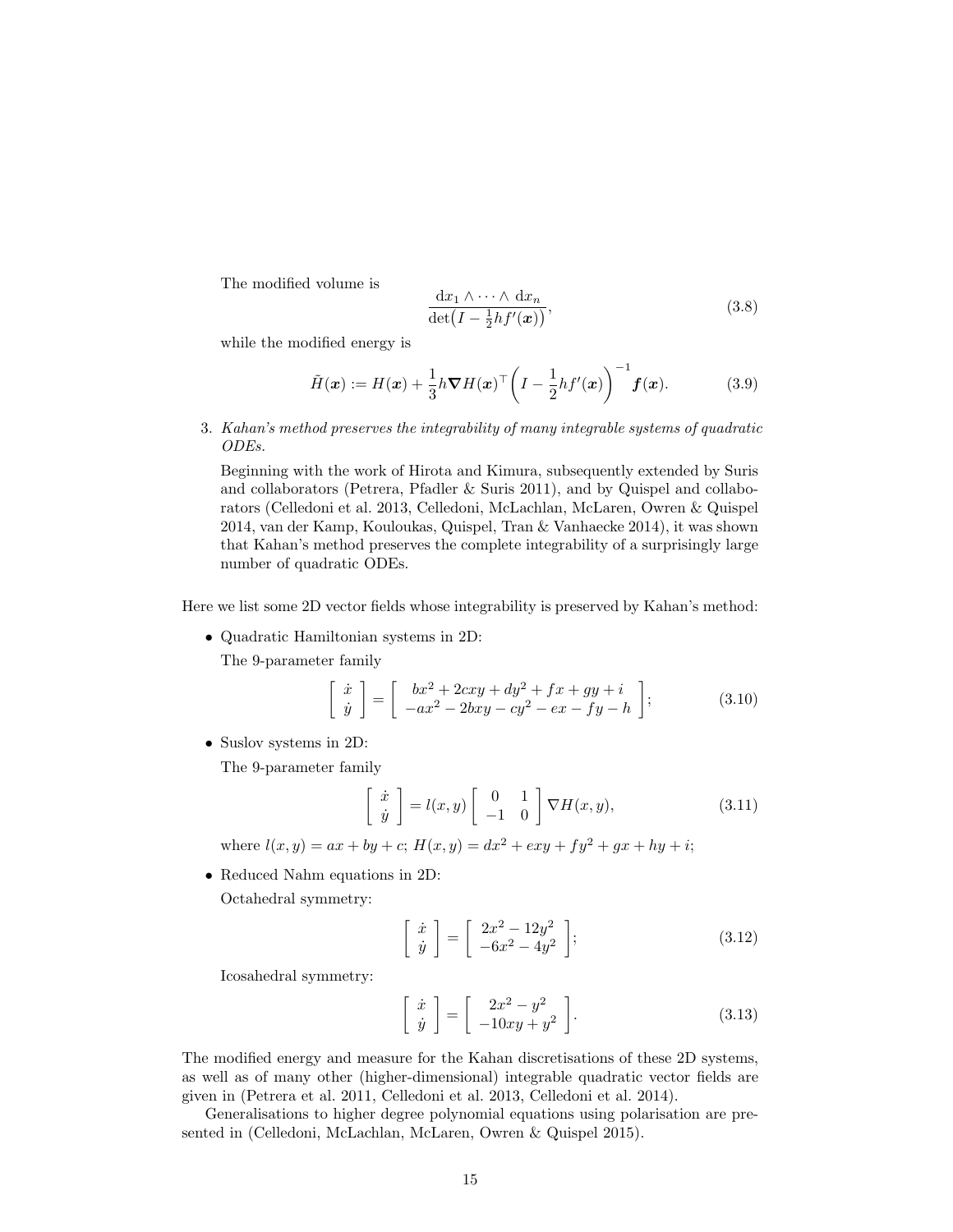#### 3.3 Applications to celestial mechanics

GNI methods particularly come into their own when the integration time is large compared to typical periods of the system. Thus long-term integrations of e.g. solartype systems and of particle accelerators typically need symplectic methods. In this subsection we focus on the former<sup>5</sup>.

One of the first symplectic integrations of the solar system was done in (Sussman  $\&$ Wisdom 1992) where it was confirmed that the solar system has a positive Lyapunov exponent, and hence exhibits chaotic behaviour cf (Laskar 2003).

More recently these methods have been improved and extended (McLachlan 1995b, Duncan, Levison & Lee 1998, Laskar, Fienga, Gastineau & Manche 2011, Blanes, Casas, Farrés, Laskar, Makazaga & Murua 2013). Several symplectic integrators of high order were tested in (Farrés, Laskar, Blanes, Casas, Makazaga & Murua 2013), in order to determine the best splitting scheme for long-term studies of the solar system.

These various methods have resulted in the fact that numerical algorithms for solar system dynamics are now so accurate that they can be used to define the geologic time scales in terms of the initial conditions and parameters of solar system models (or vice versa).

### 3.4 Symmetric Zassenhaus splitting and the equations of quantum mechanics

Equations of quantum mechanics in the semiclassical regime represent a double challenge of structure conservation and high oscillation. A good starting point is the linear Schrödinger equation

$$
\frac{\partial u}{\partial t} = i\varepsilon \frac{\partial^2 u}{\partial x^2} - i\varepsilon^{-1} V(x)u
$$
\n(3.14)

(for simplicity we restrict our discourse to a single space dimension), given in  $[-1, 1]$ with periodic boundary conditions. Here  $V$  is the potential energy of a quantum system,  $|u(x,t)|^2$  is a position density of a particle and  $0 < \varepsilon \ll 1$  represents the difference in mass between an electron and nuclei. It is imperative to preserve the unitarity of the solution operator (otherwise  $|u(\cdot,t)|^2$  is no longer a probability function), but also deal with oscillation at a frequency of  $\mathcal{O}(\varepsilon^{-1})$ . A conventional approach advances the solution using a palindromic splitting (2.3), but this is suboptimal for a number of reasons. Firstly, the number of splittings increases exponentially with order. Secondly, error constants are exceedingly large. Thirdly, quantifying the quality of approximation in terms of the step-size  $h$  is misleading, because there are three small quantities at play: the step size  $h, N^{-1}$  where N is the number of degrees of freedom in space discretisation (typically either a spectral method or spectral collocation) and, finally,  $\varepsilon > 0$  which, originating in physics rather than being a numerical artefact, is the most important. We henceforth let  $N = \mathcal{O}(\varepsilon^{-1})$  (to resolve the high-frequency oscillations) and  $h = \mathcal{O}(\varepsilon^{\sigma})$  for some  $\sigma > 0$  – obviously, the smaller  $\sigma$ , the larger the time step.

<sup>&</sup>lt;sup>5</sup>A very readable early review of integrators for solar system dynamics is (Morbidelli 2002b), cf also (Morbidelli 2002a)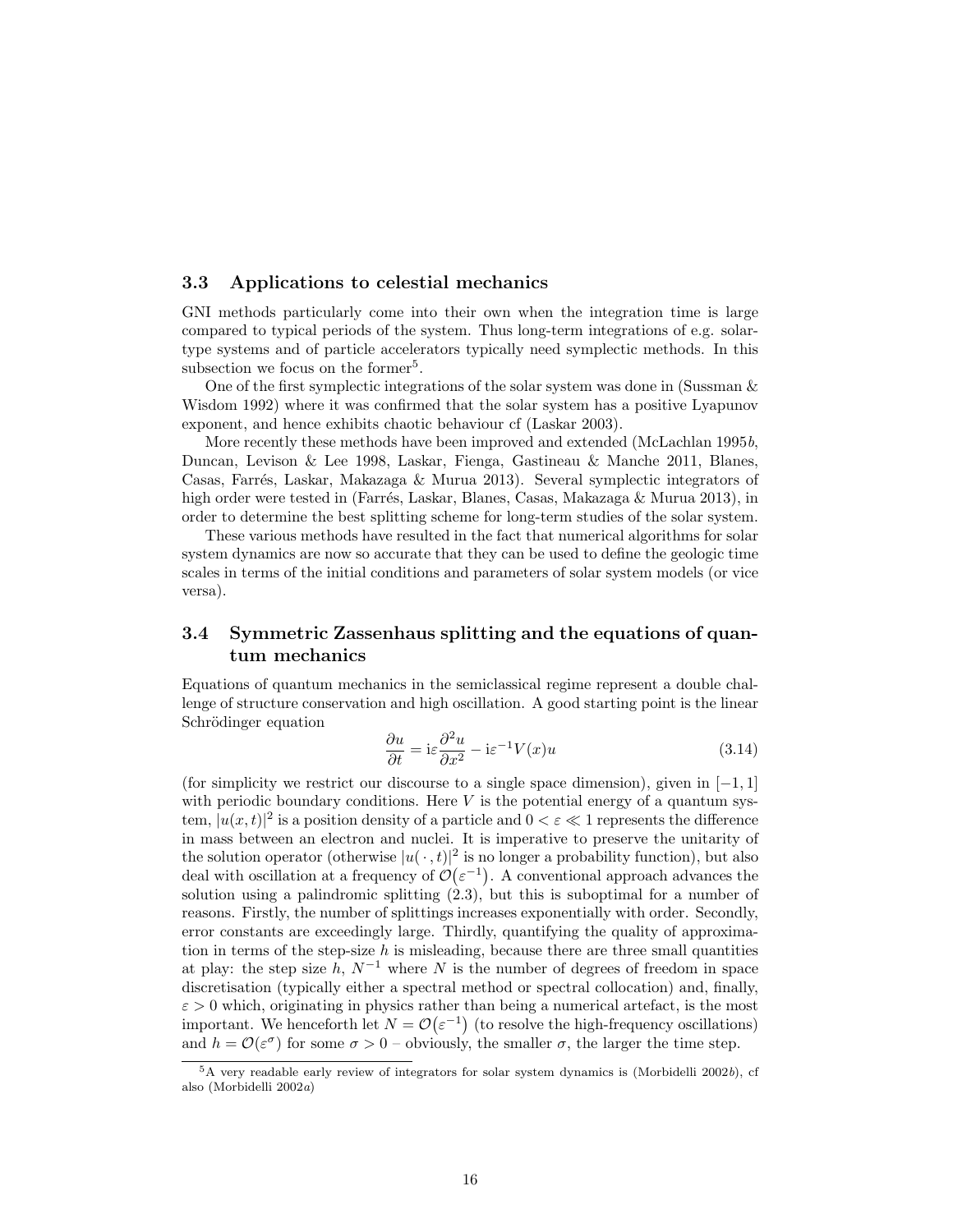Bader, Iserles, Kropielnicka & Singh (2014) have recently proposed an alternative approach to the splitting of (3.14), of the form

$$
e^{i h(\varepsilon \partial_x^2 - \varepsilon^{-1} V)} \approx e^{\mathcal{R}_0} e^{\mathcal{R}_1} \cdots e^{\mathcal{R}_s} e^{\mathcal{T}_{s+1}} e^{\mathcal{R}_s} \cdots e^{\mathcal{R}_1} e^{\mathcal{R}_0}
$$
\n(3.15)

such that  $\mathcal{R}_k = \mathcal{O}(\varepsilon^{\alpha_k})$ ,  $\mathcal{T}_{s+1} = \mathcal{O}(\varepsilon^{\alpha_{s+1}})$ , where  $\alpha_0 \leq \alpha_1 < \alpha_2 < \alpha_3 < \cdots$  - the symmetric Zassenhaus splitting. Here  $\partial_x = \partial/\partial x$ .

The splitting (3.15) is derived at the level of differential operators (i.e., prior to space discretisation), applying the symmetric Baker–Campbell–Hausdorff formula to elements in the free Lie algebra spanned by  $\partial_x^2$  and V. For  $\sigma = 1$ , for example, this yields

$$
\mathcal{R}_0 = -\frac{1}{2}\tau \varepsilon^{-1} V = \mathcal{O}(1) ,
$$
\n
$$
\mathcal{R}_1 = \frac{1}{2}\tau \varepsilon \partial_x^2 = \mathcal{O}(1) ,
$$
\n
$$
\mathcal{R}_2 = \frac{1}{24}\tau^3 \varepsilon^{-1} (\partial_x V)^2 + \frac{1}{12}\tau^3 \varepsilon \{ (\partial_x^2 V) \partial_x^2 + \partial_x^2 [(\partial_x^2 V) \cdot ] \} = \mathcal{O}(\varepsilon^2) ,
$$
\n
$$
\mathcal{R}_3 = -\frac{1}{120}\tau^5 \varepsilon^{-1} (\partial_x^2 V) (\partial_x V)^2 - \frac{1}{24}\tau^3 \varepsilon (\partial_x^4 V) + \frac{1}{240}\tau^5 \varepsilon (7\{ (\partial_x^2 V)^2 \partial_x^2 + \partial_x^2 [(\partial_x^2 V)^2 \cdot ] + \{ (\partial_x^3 V)(\partial_x V) \partial_x^2 + \partial_x^2 [(\partial_x^3 V)(\partial_x V) \cdot ] \} )
$$
\n
$$
+ \frac{1}{120}\tau^5 \varepsilon^{-3} \{ (\partial_x^4 V) \partial_x^4 + \partial_x^4 [(\partial_x^4 V) \cdot ] \} = \mathcal{O}(\varepsilon^4) ,
$$

where  $\tau = i\hbar$ . Note that all the commutators, ubiquitous in the BCH formula, have disappeared: in general, the commutators in this free Lie algebra can be replaced by linear combinations of derivatives, with the remarkable property of height reduction: each commutator 'kills' one derivative, e.g.

$$
[V,\partial_x^2] = -(\partial_x^2 V) - 2(\partial_x V)\partial_x, \qquad [[V,\partial_x^2],\partial_x^2] = (\partial_x^4 V) + 4(\partial_x^3 V)\partial_x + 4(\partial_x^2 V)\partial_x^2.
$$

Once we discretise with spectral collocation,  $\mathcal{R}_0$  becomes a diagonal matrix and its exponential is trivial, while  $e^{\mathcal{R}_1}v$  can be computed in two FFTs for any vector  $v$ because  $\mathcal{R}_1$  is a Toeplitz circulant. Neither  $\mathcal{R}_2$  nor  $\mathcal{R}_3$  possess useful structure, except that they are *small!* Therefore we can approximate  $e^{R_k}v$  using the Krylov–Arnoldi process in just 3 and 2 iterations for  $k = 2$  and  $k = 3$ , respectively, to attain an error of  $\mathcal{O}(\varepsilon^6)$  (Bader et al. 2014).

All this has been generalised to time-dependent potentials and is applicable to a wider range of quantum mechanics equations in the semiclassical regime.

### 4 Beyond GNI

Ideas in one area of mathematical endeavour often inspire work in another area. This is true not just because new mathematical research equips us with a range of innovative tools but because it provides insight that casts new light not just on the subject in question but elsewhere in the mathematical universe. GNI has thus contributed not just toward its own goal, better understanding of structure-preserving discretisation methods for differential equations, but in other, often unexpected, directions.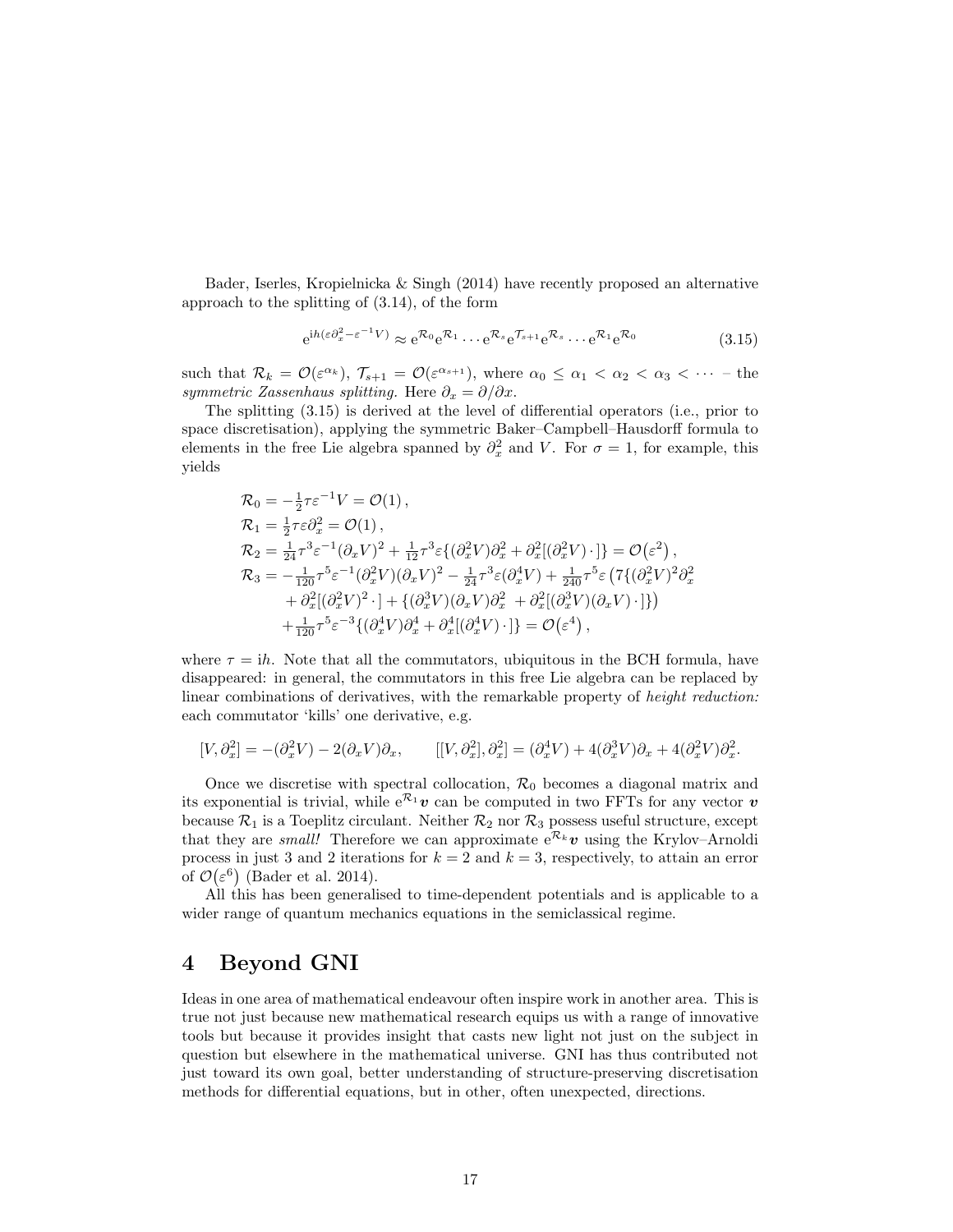#### 4.1 GNI meets abstract algebra

The traditional treatment of discretisation methods for differential equations was wholly analytic, using tools of functional analysis and approximation theory. (Lately, also tools from algebraic topology.) GNI has added an emphasis on geometry and this leads in a natural manner into concepts and tools from abstract algebra. As often in such mathematical dialogues, while GNI borrowed much of its conceptual background from abstract algebra, it has also contributed to the latter, not just with new applications but also new ideas.

• B-series and beyond. Consider numerical integration methods that associate to each vector field  $f$  a map  $\psi_h(f)$ . A method  $\psi_h$  is called g-covariant<sup>6</sup> if the following diagram commutes,



It follows that if g is a symmetry of the vector field f and  $\psi$  is g-covariant, then  $\psi$  preserves the symmetry g. It seems that this concept of covariance for integration methods was first introduced in (McLachlan 1995a) and (McLachlan, Quispel & Turner 1998).

It is not hard to check that all B-series methods are covariant with respect to the group of affine transformations. A natural question to ask then, was "are B-series methods the only numerical integration methods that preserve the affine group?". This question was open for many years, until it was answered in the negative by (Munthe-Kaas & Verdier 2015), who introduced a more general class of integration methods dubbed "aromatic Butcher series", and showed that (under mild assumptions) this is the most general class of methods preserving affine covariance. Expansions of methods in this new class contain both rooted trees (as in B-series), as well as products of rooted trees and so-called k-loops (Iserles et al. 2007).

Whereas it may be said that to date the importance of aromatic B-series has been at the formal rather than at the constructive level, these methods may hold the promise of the construction of affine-covariant volume-preserving integrators.

• *Word expansions*. Classical B-series can be significantly generalised by expanding in word series (Murua & Sanz-Serna 2015). This introduced an overarching

<sup>6</sup>Also called equivariant.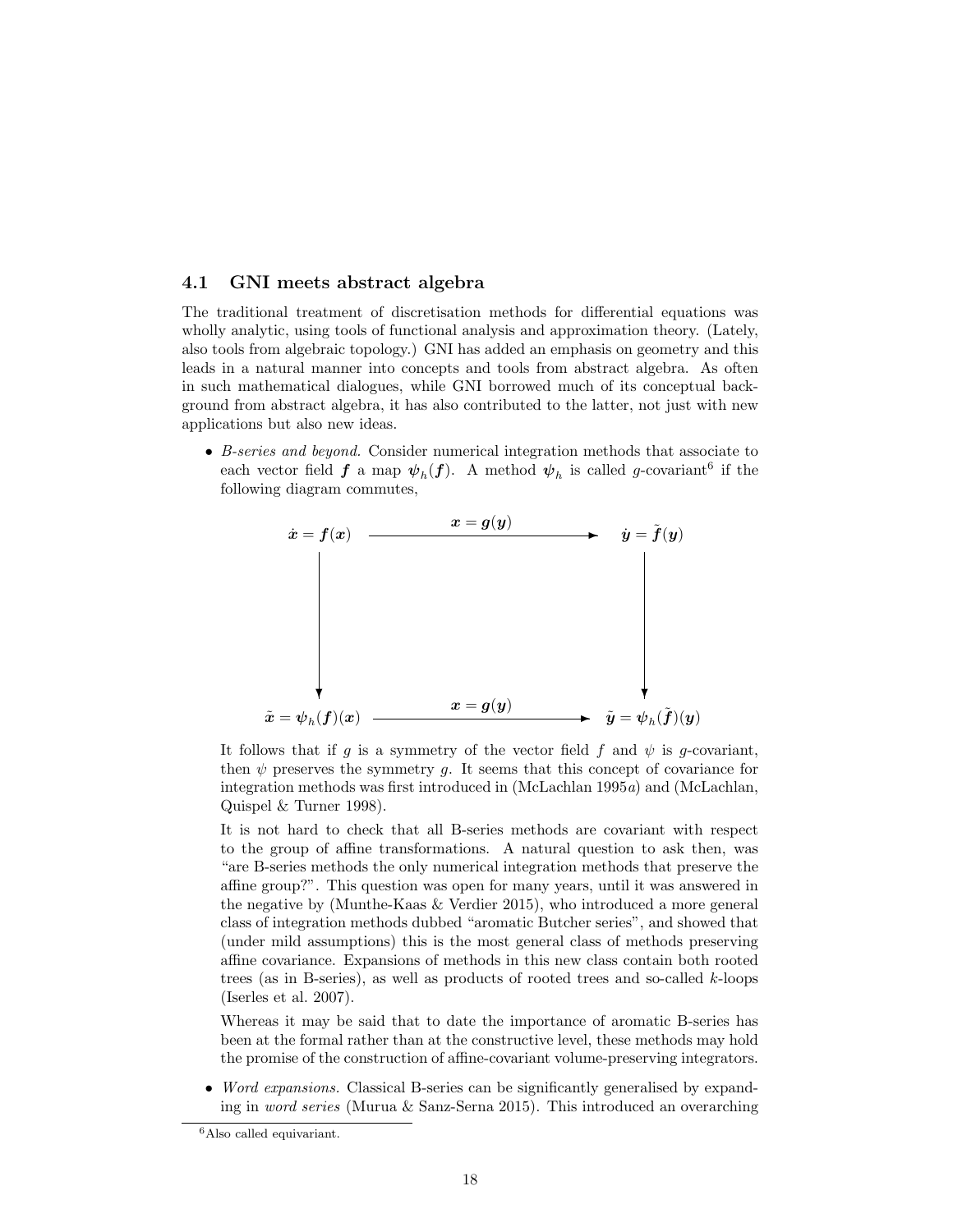framework for Taylor expansions, Fourier expansions, modulated Fourier expansions and splitting methods. We consider an ODE of the form

$$
\dot{\boldsymbol{x}} = \sum_{a \in \mathcal{A}} \lambda_a(t) \boldsymbol{f}_a(\boldsymbol{x}), \qquad \boldsymbol{x}(0) = \boldsymbol{x}_0,\tag{4.1}
$$

where  $A$  is a given *alphabet*. The solution of  $(4.1)$  can be formally expanded in the form

$$
\boldsymbol{x}(t) = \sum_{n=0}^{\infty} \sum_{\boldsymbol{w} \in \mathcal{W}_n} \alpha_{\boldsymbol{w}}(t) f_{\boldsymbol{w}}(\boldsymbol{x}_0),
$$

where  $\mathcal{W}_n$  is the set of all words with n letters from A. The coefficients  $\alpha_w$ and functions  $\boldsymbol{f}_{\boldsymbol{w}}$  can be obtained recursively from the  $\lambda_a$ s and  $\boldsymbol{f}_a$ s in a manner similar to B-series. Needless to say, exactly like with B-series, word series can be interpreted using an algebra over rooted trees.

The concept of word series is fairly new in numerical mathematics but it exhibits an early promise to provide a powerful algebraic tool for the analysis of dynamical systems and their discretisation.

• Extension of Magnus expansions. Let  $W$  be a Rota–Baxter algebra, a commutative unital algebra equipped with a linear map R such that

$$
R(x)R(y) = R(R(x)y + xR(y) + \theta xy), \qquad x, y \in \mathcal{W},
$$

where  $\theta$  is a parameter. The inverse  $\partial$  of R obeys

$$
\partial(xy) = \partial(x)y + x\partial(y) + \theta\partial(x)\partial(y)
$$

and is hence a generalisation of a derivation operator: a neat example, with clear numerical implications, is the backward difference  $\partial(x) = [x(t) - x(t - \theta)]/\theta$ . Ebrahimi-Fard & Manchon (2009) generalised Magnus expansions to this and similar settings, e.g. dendriform algebras. Their work uses the approach in (Iserles & Nørsett 1999), representing individual 'Magnus terms' as rooted trees, but generalises it a great deal.

• The algebra of the Zassenhaus splitting. The success of the Zassenhaus splitting (3.15) rests upon two features. Firstly, the replacement of commutators by simpler, more tractable expressions and, secondly, height reduction of derivatives under commutation. Singh (2015) has derived an algebraic structure  $J$  which, encoding these two features, allows for a far-reaching generalisation of the Zassenhaus framework. The elements of  $\mathfrak J$  are operators of the form  $\langle f \rangle_k = f \circ \partial_x^k + \partial_x^k \circ f$ , where  $k \in \mathbb{Z}_+$  and f resides in a suitable function space.  $J$  can be endowed with a Lie-algebraic structure and, while bearing similarities with the Weyl algebra and the Heisenberg group, is a new and intriguing algebraic concept.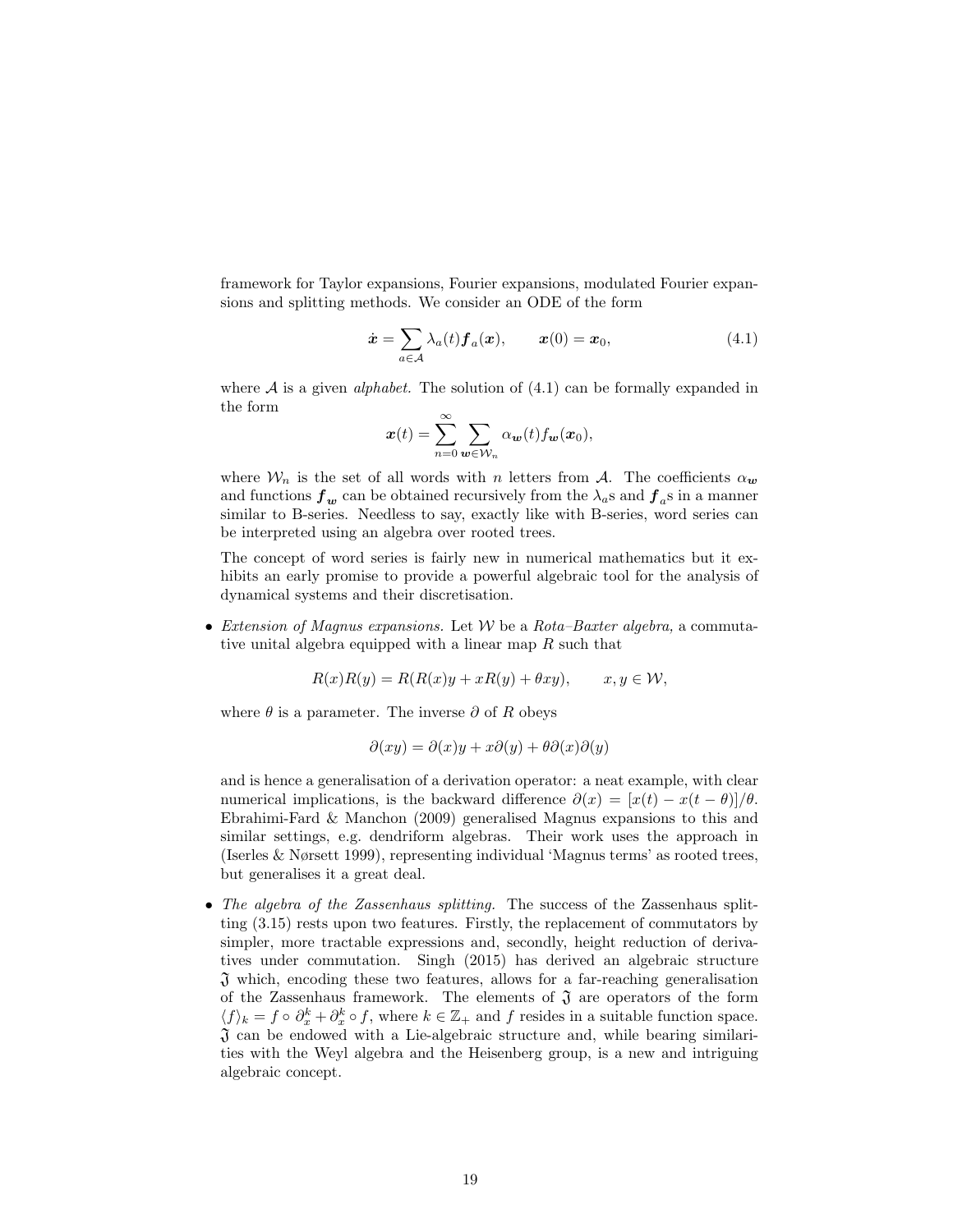#### 4.2 Highly oscillatory quadrature

Magnus expansions (2.9) are particularly effective when the matrix  $A(t)$  oscillates rapidly. This might seem paradoxical – we are all conditioned to expect high oscillation to be 'difficult' – but actually makes a great deal of sense. Standard numerical methods are based on Taylor expansions, hence on differentiation, and their error typically scales as a high derivative of the solution. Once a function oscillates rapidly, differentiation roughly corresponds to multiplying amplitude by frequency, high derivatives become large and so does the error. However, the Magnus expansion does not differentiate, it *integrates!* This has an opposite effect: the more we integrate, the smaller the amplitude and the series (2.9) converges more rapidly. Indeed, often it pays to render a linear system highly oscillatory by a change of variables, in a manner described in (Iserles 2002), and then solve it considerably faster and cheaper. Yet, once we contemplate the discretisation of  $(2.9)$  for a highly oscillatory matrix function  $A(t)$ , we soon come up another problem, usually considered difficult, if not insurmountable: computing multivariate integrals of highly oscillatory functions.

In a long list of methods for highly oscillatory quadrature (HOQ) *circa* 2002. ranging from the useless to the dubious, one method stood out: Levin (1982) proposed to calculate univariate integrals by converting the problem to an ODE and using collocation. This was the only effective method around, yet incompletely understood.

The demands of GNI gave the initial spur to the emergence in the last ten years to a broad swath of new methods for HOQ: Filon-type methods, which replace the nonoscillatory portion of the integrand by an interpolating polynomial (Iserles & Nørsett 2005), improved Levin-type methods (Olver 2006) and the method of numerical stationary phase of Huybrechs & Vandewalle (2006). The common characteristic of all these methods is that they are based on asymptotic expansions. This means that high oscillation is no longer the enemy – indeed, the faster the oscillation, the smaller the error!

Highly oscillatory integrals occur in numerous applications, from electromagnetic and acoustic scattering to fluid dynamics, quantum mechanics and beyond. Their role in GNI is minor. However, their modern numerical theory was originally motivated by a problem in GNI. This is typical to how scholarship progresses and it is only natural that HOQ has severed its GNI moorings and has become an independent area on its own.

#### 4.3 Structured linear algebra

GNI computations often lead to specialised problems in numerical linear algebra. However, structure preservation has wider impact in linear algebraic computations. Often a matrix in an algebraic problem belongs to an algebraic structure, e.g. a specific Lie algebra or a symmetric space, and it is important to retain this in computation – the sobriquet "Geometric Numerical Algebra" might be appropriate! Moreover, as in GNI so in GNA, respecting structure often leads to better, more accurate and cheaper numerical methods. Finally, structured algebraic computation is often critical to GNI computations.

• Matrix factorization is the lifeblood of numerical algebra, the basis of the most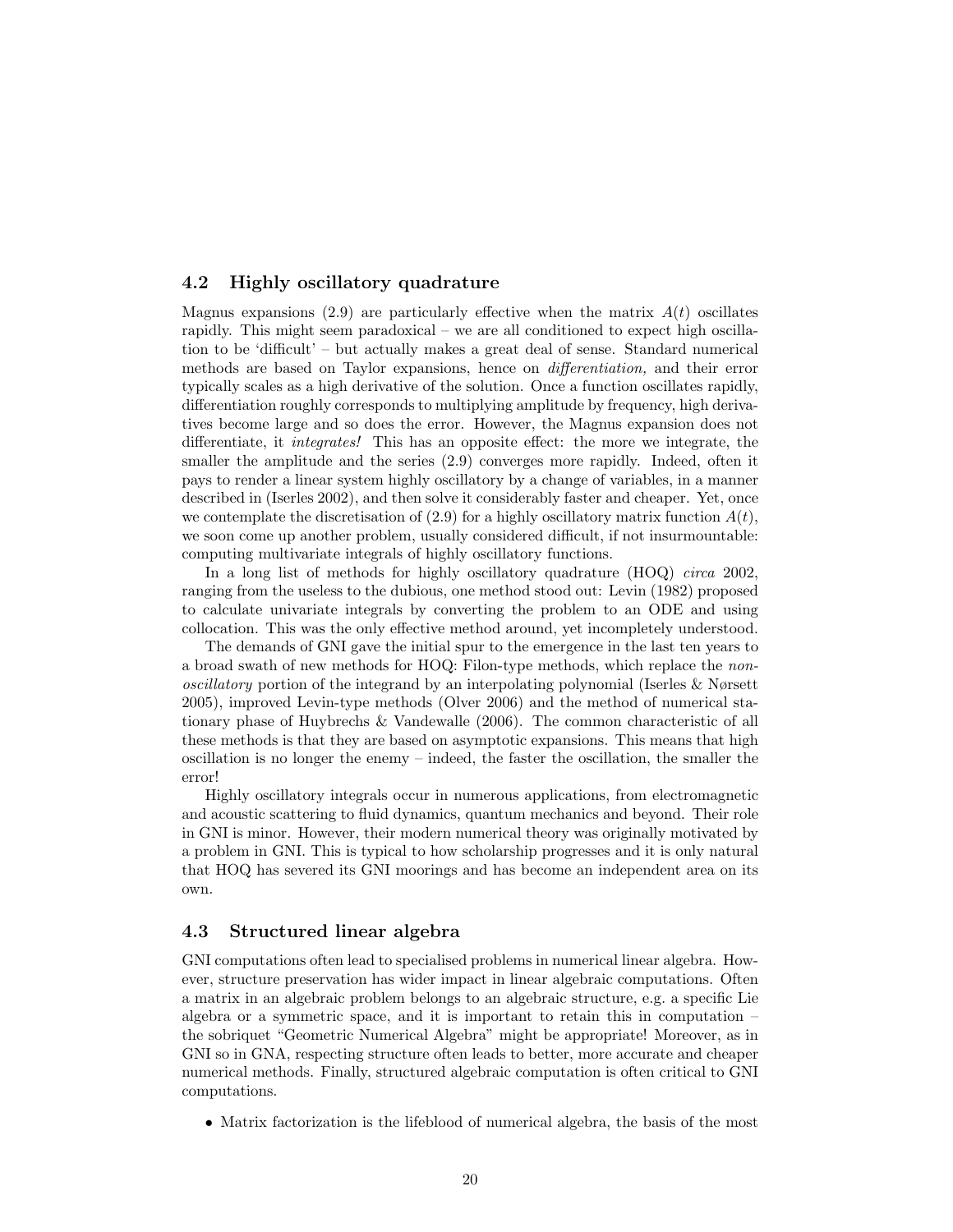effective algorithms for the solution of linear systems, computation of eigenvalues and solution of least-squares problems. A major question in GNA is "Suppose that  $A \in \mathcal{A}$ , where  $\mathcal{A}$  is a set of matrices of given structure. Given a factorization  $A = BC$  according to some set of rules, what can we say about the structure of B or C?". Mackey, Mackey & Tisseur (2005) addressed three such 'factorization rules': the matrix square root,  $B = C$ , the matrix sign, where the elements of B are  $\pm 1$ , and the *polar decomposition*, with unitary B and positive semidefinite C. They focussed on sets A generated by a sesquilinear form  $\langle \cdot, \cdot \rangle$ . Such sets conveniently fit into two classes:

- (a) Automorphisms G, such that  $\langle Gx, Gy \rangle = \langle x, y \rangle$ , generate a Lie group;
- (b) Self-adjoint matrices S, such that  $\langle Sx, y \rangle = \langle x, Sy \rangle$ , generate a Jordan algebra; and
- (c) Skew-adjoint matrices H such that  $\langle Hx, y \rangle = -\langle x, Hy \rangle$ , generate a Lie algebra.

It is natural to expect that conservation of structure under factorization would depend on the nature of the underlying inner product. The surprising outcome of (Mackey et al. 2005) is that, for current purposes, it is sufficient to split sesquilinear forms into just two classes, unitary and orthosymmetric, each exhibiting similar behaviour.

• Many algebraic eigenvalue problems are structured, the simplest example being that the eigenvalues of a symmetric matrix are real and of a skew-symmetric are pure imaginary: all standard methods for the computation of eigenvalues respect this. However, many other problems might have more elaborate structure, and this is the case in particular for nonlinear eigenvalue problems. An important example, with significant applications in mechanics, is

$$
(\lambda^2 M + \lambda G + K)\mathbf{x} = \mathbf{0},\tag{4.2}
$$

where both  $M$  and  $K$  are symmetric, while  $G$  is skew symmetric. The eigenvalues λ of (4.2) exhibit Hamiltonian pattern: if  $\lambda$  is in the spectrum then so are  $-\lambda$ ,  $\bar{\lambda}$ and  $-\bar{\lambda}$ .<sup>7</sup> As often in numerical algebra, (4.2) is particularly relevant when the underlying matrices are large and sparse.

Numerical experiments demonstrate that standard methods for the computation of a quadratic eigenvalue problems may fail to retain the Hamiltonian structure of the spectrum but this can be obtained by bespoke algorithms, using a symplectic version of the familiar Lanczos algorithm, cf. (Benner, Fassbender & Stoll 2007/08).

This is just one example of the growing field of structured eigenvalue and inverse eigenvalue problems.

• The exponential from an algebra to a group: Recall Lie-group methods from Section 2.2: a critical step, e.g. in the RKMK methods, is the exponential map

<sup>&</sup>lt;sup>7</sup>To connect this to the GNI narrative, such a pattern is displayed by matrices in the *symplectic* Lie algebra  $\mathfrak{sp}(2n)$ .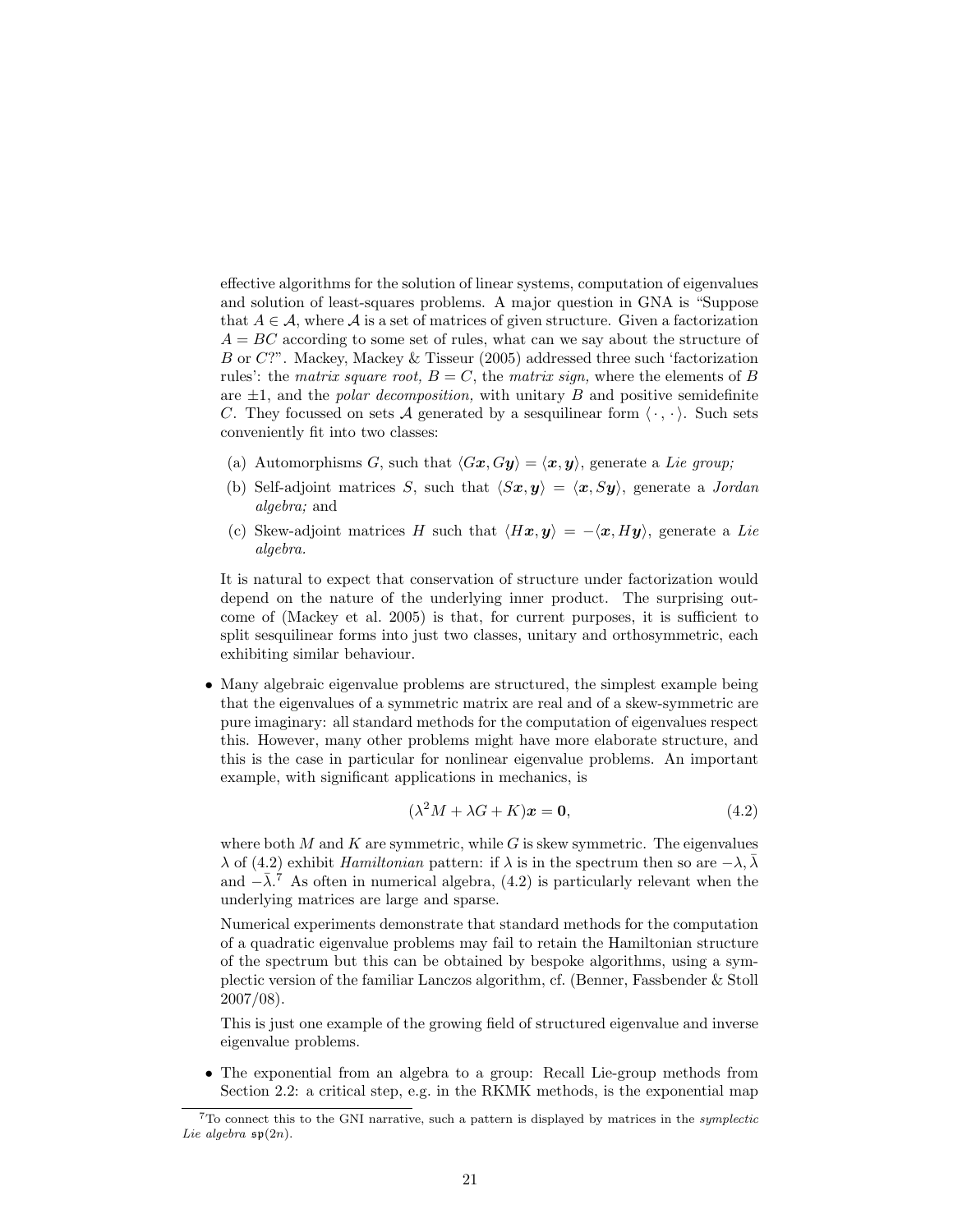from a Lie algebra to a Lie group. Numerical analysis knows numerous effective ways to approximate the matrix exponential (Moler & Van Loan 2003), yet most of them fail to map a matrix from a Lie algebra to a Lie group! There is little point to expand intellectual and computational effort to preserve structure, only to abandon the latter in the ultimate step, and this explains the interest in the computation of the matrix exponential which is assured to map  $A$  in a Lie algebra to an element in the corresponding Lie group.

While early methods have used structure constants and, for maximal sparsity, Lie-algebraic bases given by space-root decomposition (Celledoni & Iserles 2001), the latest generation of algorithms is based upon generalised polar decomposition (Munthe-Kaas, Quispel & Zanna 2001).

# Acknowledgments

This work has been supported by the Australian Research Council. The authors are grateful to David McLaren for assistance during the preparation of this paper, as well as to Philipp Bader, Robert McLachlan and Marcus Webb, whose comments helped to improve this paper.

# References

- Bader, P., Iserles, A., Kropielnicka, K. & Singh, P. (2014), 'Effective approximation for the semiclassical Schrödinger equation', Found. Comput. Math. 14(4), 689–720.
- Benner, P., Fassbender, H. & Stoll, M. (2007/08), 'Solving large-scale quadratic eigenvalue problems with Hamiltonian eigenstructure using a structure-preserving Krylov subspace method', Electron. Trans. Numer. Anal. 29, 212–229.
- Blanes, S., Casas, F., Farrés, A., Laskar, J., Makazaga, J. & Murua, A. (2013), 'New families of symplectic splitting methods for numerical integration in dynamical astronomy', Appl. Numer. Math. 68, 58–72.
- Blanes, S., Casas, F., Oteo, J. A. & Ros, J. (2009), 'The Magnus expansion and some of its applications', *Phys. Rep.*  $470(5-6)$ ,  $151-238$ .
- Butcher, J. C. (1963), 'Coefficients for the study of Runge-Kutta integration processes', J. Austral. Math. Soc. 3, 185–201.
- Celledoni, E. & Iserles, A. (2001), 'Methods for the approximation of the matrix exponential in a Lie-algebraic setting', IMA J. Numer. Anal. 21(2), 463–488.
- Celledoni, E., Grimm, V., McLachlan, R. I., McLaren, D. I., O'Neale, D., Owren, B. & Quispel, G. R. W. (2012), 'Preserving energy resp. dissipation in numerical PDEs using the "average vector field" method',  $J.$  Comput. Phys.  $231(20)$ , 6770–6789.
- Celledoni, E., McLachlan, R. I., McLaren, D. I., Owren, B. & Quispel, G. R. W. (2014), 'Integrability properties of Kahan's method', J. Phys. A 47(36), 365202, 20.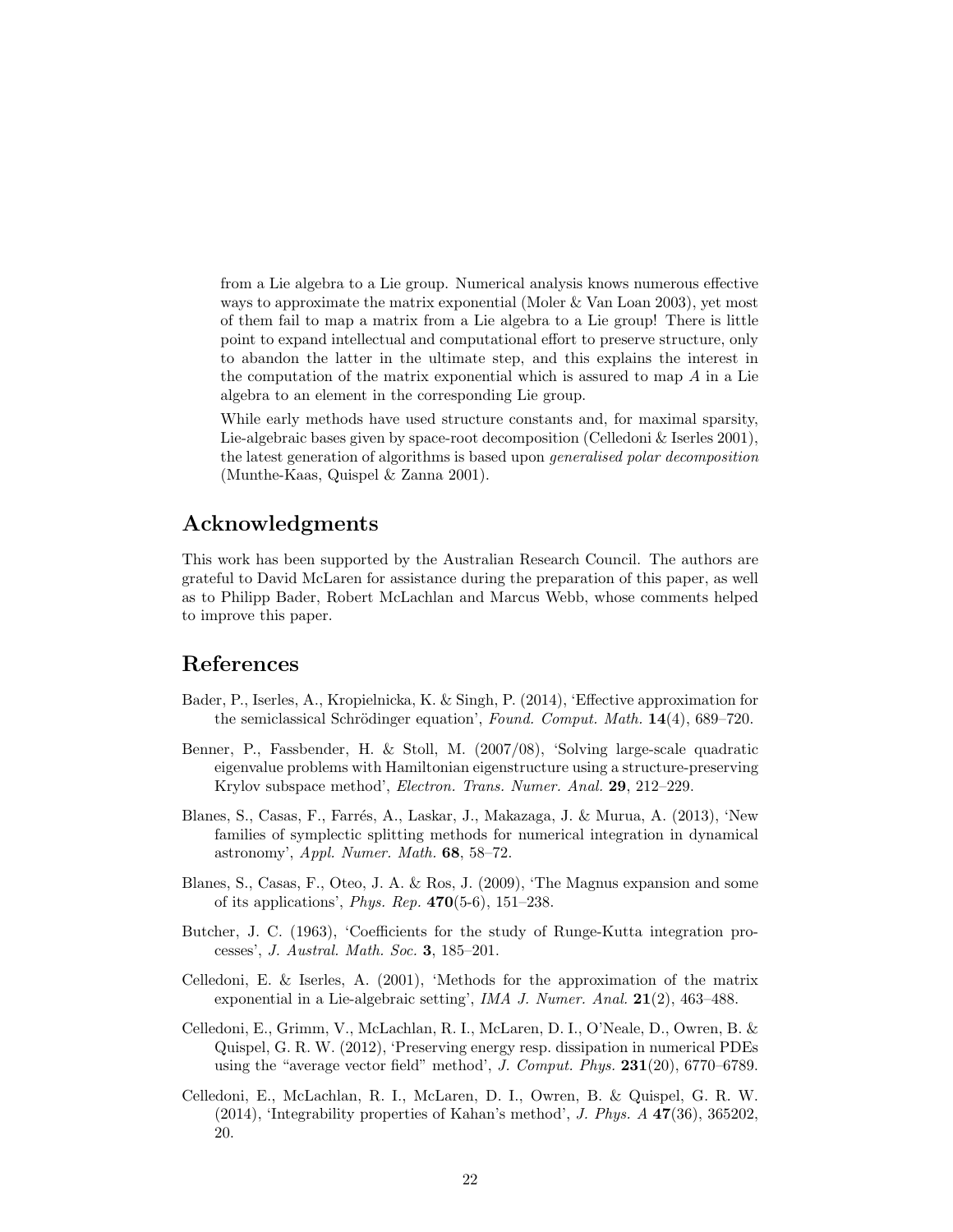- Celledoni, E., McLachlan, R. I., McLaren, D. I., Owren, B. & Quispel, G. R. W. (2015), 'Discretization of polynomial vector fields by polarization', Proc. R. Soc. A. DOI: 10.1098/rspa.2015.0390, Published 16 Dec. 2015.
- Celledoni, E., McLachlan, R. I., Owren, B. & Quispel, G. R. W. (2013), 'Geometric properties of Kahan's method', J. Phys. A 46(2), 025201, 12.
- Chartier, P. & Murua, A. (2007), 'Preserving first integrals and volume forms of additively split systems', IMA J. Numer. Anal. 27(2), 381–405.
- Cohen, D., Gauckler, L., Hairer, E. & Lubich, C. (2015), 'Long-term analysis of numerical integrators for oscillatory Hamiltonian systems under minimal nonresonance conditions',  $BIT 55(3)$ , 705–732.
- Connes, A. & Kreimer, D. (1999), 'Lessons from quantum field theory: Hopf algebras and spacetime geometries', Lett. Math. Phys. 48(1), 85–96.
- Duncan, M., Levison, H. F. & Lee, M. H. (1998), 'A multiple time step symplectic algorithm for integrating close encounters', Astron. J. 116, 2067–2077.
- Ebrahimi-Fard, K. & Manchon, D. (2009), 'A Magnus- and Fer-type formula in dendriform algebras', Found. Comput. Math. 9(3), 295–316.
- Farr´es, A., Laskar, J., Blanes, S., Casas, F., Makazaga, J. & Murua, A. (2013), 'High precision symplectic integrators for the Solar System', Celestial Mech. Dynam. Astronom.  $116(2)$ ,  $141-174$ .
- Feng, K. & Shang, Z. J. (1995), 'Volume-preserving algorithms for source-free dynamical systems', Numer. Math.  $71(4)$ ,  $451-463$ .
- Feng, K., Wu, H. M., Qin, M. Z. & Wang, D. L. (1989), 'Construction of canonical difference schemes for Hamiltonian formalism via generating functions', J. Comput. *Math.*  $7(1)$ , 71–96.
- Gauckler, L., Hairer, E. & Lubich, C. (2013), 'Energy separation in oscillatory Hamiltonian systems without any non-resonance condition', Comm. Math. Phys.  $321(3), 803-815.$
- Ge, Z. & Marsden, J. E. (1988), 'Lie-Poisson Hamilton-Jacobi theory and Lie-Poisson integrators', Phys. Lett. A 133(3), 134–139.
- Hairer, E. (2010), 'Energy-preserving variant of collocation methods', JNAIAM. J. Numer. Anal. Ind. Appl. Math. 5(1-2), 73–84.
- Hairer, E. (2014), Challenges in Geometric Numerical Integration, in 'Trends in Contemporary Mathematics', Springer Verlag, pp. 125–135.
- Hairer, E. & Lubich, C. (2000), 'Long-time energy conservation of numerical methods for oscillatory differential equations', SIAM J. Numer. Anal. 38(2), 414–441 (electronic).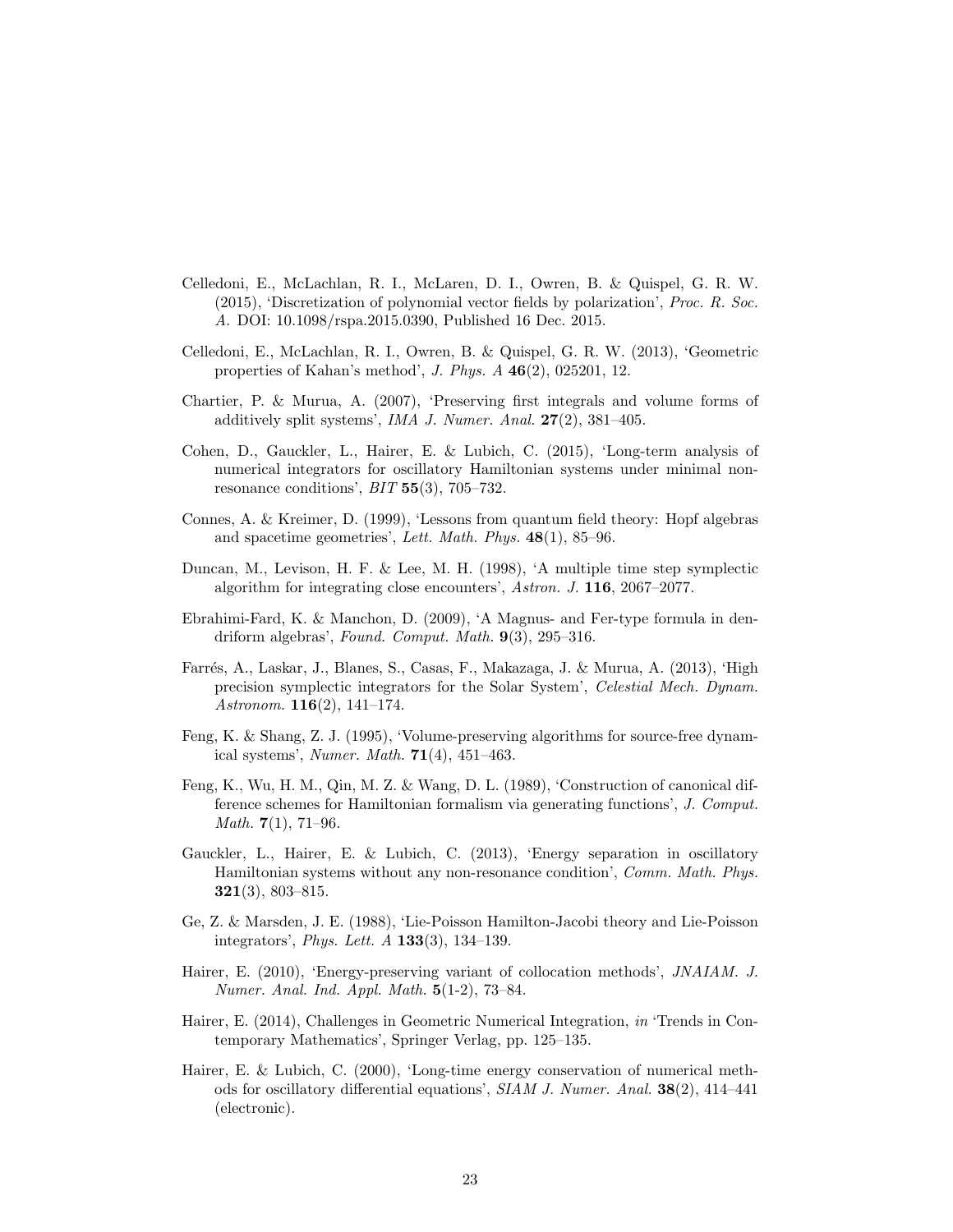- Hairer, E. & Lubich, C. (2009), Oscillations over long times in numerical Hamiltonian systems, in 'Highly oscillatory problems', Vol. 366 of London Math. Soc. Lecture Note Ser., Cambridge Univ. Press, Cambridge, pp. 1–24.
- Hairer, E., Lubich, C. & Wanner, G. (2003), 'Geometric numerical integration illustrated by the Störmer-Verlet method', Acta Numer. 12, 399-450.
- Hairer, E., Lubich, C. & Wanner, G. (2006), Geometric Numerical Integration, Vol. 31 of Springer Series in Computational Mathematics, second edn, Springer-Verlag, Berlin.
- Hairer, E., Nørsett, S. P. & Wanner, G. (1993), Solving ordinary differential equations. I, Vol. 8 of Springer Series in Computational Mathematics, second edn, Springer-Verlag, Berlin.
- Hochbruck, M. & Ostermann, A. (2010), 'Exponential integrators', Acta Numer. 19, 209–286.
- Huybrechs, D. & Vandewalle, S. (2006), 'On the evaluation of highly oscillatory integrals by analytic continuation', SIAM J. Numer. Anal. 44(3), 1026–1048.
- Iavernaro, F. & Trigiante, D. (2009), 'High-order symmetric schemes for the energy conservation of polynomial Hamiltonian problems', JNAIAM J. Numer. Anal. Ind. Appl. Math. 4(1-2), 87–101.
- Iserles, A. (2002), 'On the global error of discretization methods for highly-oscillatory ordinary differential equations', BIT 42(3), 561–599.
- Iserles, A. & Nørsett, S. P. (1999), 'On the solution of linear differential equations in Lie groups', R. Soc. Lond. Philos. Trans. Ser. A Math. Phys. Eng. Sci. 357(1754), 983–1019.
- Iserles, A. & Nørsett, S. P. (2005), 'Efficient quadrature of highly oscillatory integrals using derivatives', Proc. R. Soc. Lond. Ser. A Math. Phys. Eng. Sci. 461(2057), 1383–1399.
- Iserles, A., Munthe-Kaas, H. Z., Nørsett, S. P. & Zanna, A. (2000), 'Lie-group methods', Acta Numerica 9, 215–365.
- Iserles, A., Quispel, G. R. W. & Tse, P. S. P. (2007), 'B-series methods cannot be volume-preserving',  $BIT 47(2)$ , 351–378.
- Kahan, W. & Li, R.-C. (1997), 'Unconventional schemes for a class of ordinary differential equations—with applications to the Korteweg-de Vries equation', J. Comput. Phys. 134(2), 316–331.
- Lasagni, F. M. (1988), 'Canonical Runge-Kutta methods', Z. Angew. Math. Phys. 39(6), 952–953.
- Laskar, J. (2003), 'Chaos in the solar system', Ann. Henri Poincaré  $4(\text{suppl. 2}),$  S693– S705.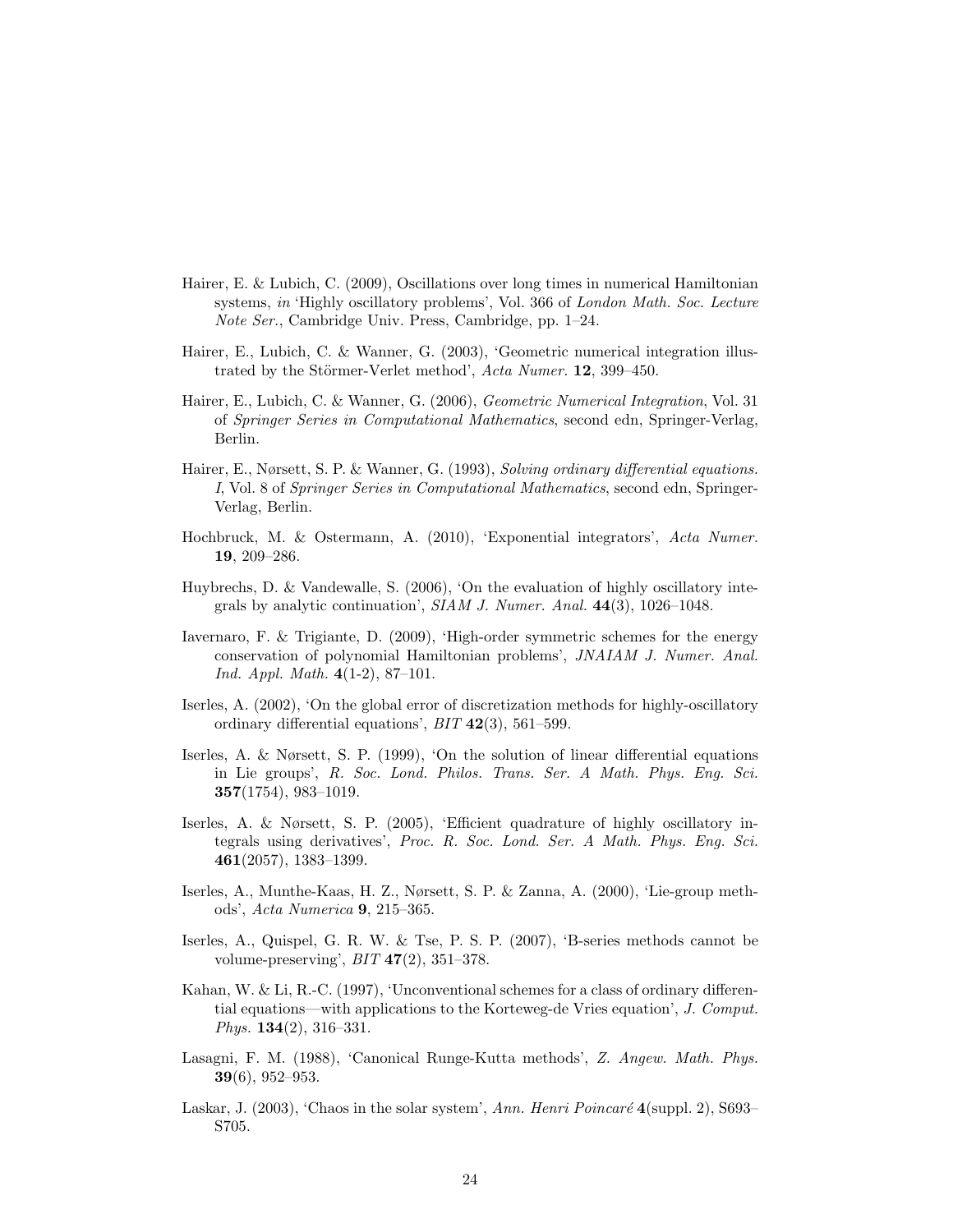- Laskar, J., Fienga, A., Gastineau, M. & Manche, H. (2011), 'La2010: a new orbital solution for the long-term motion of the Earth', Astronomy  $\mathcal{B}$  Astrophysics. DOI: 10.1051/0004-6361/201116836.
- Levin, D. (1982), 'Procedures for computing one- and two-dimensional integrals of functions with rapid irregular oscillations', Math. Comp. 38(158), 531–538.
- Lord, G., Malham, S. J. A. & Wiese, A. (2008), 'Efficient strong integrators for linear stochastic systems', SIAM J. Numer. Anal. 46(6), 2892–2919.
- Mackey, D. S., Mackey, N. & Tisseur, F. (2005), 'Structured factorizations in scalar product spaces', SIAM J. Matrix Anal. Appl. 27(3), 821–850.
- Magnus, W. (1954), 'On the exponential solution of differential equations for a linear operator', Comm. Pure Appl. Math. 7, 649–673.
- Marsden, J. E. & West, M. (2001), 'Discrete mechanics and variational integrators', Acta Numer. 10, 357–514.
- McLachlan, R. (1995a), 'Comment on: "Poisson schemes for Hamiltonian systems on Poisson manifolds" [Comput. Math. Appl. 27 (1994), no. 12, 7–16; MR1284126  $(95d:65069)$  by W. J. Zhu and M. Z. Qin', *Comput. Math. Appl.* **29** $(3)$ , 1.
- McLachlan, R. I. (1995b), 'Composition methods in the presence of small parameters',  $BIT 35(2), 258-268.$
- McLachlan, R. I. & Quispel, G. R. W. (2002), 'Splitting methods', Acta Numer. 11, 341–434.
- McLachlan, R. I., Quispel, G. R. W. & Robidoux, N. (1999), 'Geometric integration using discrete gradients', R. Soc. Lond. Philos. Trans. Ser. A Math. Phys. Eng. Sci. 357 $(1754)$ , 1021-1045.
- McLachlan, R. I., Quispel, G. R. W. & Turner, G. S. (1998), 'Numerical integrators that preserve symmetries and reversing symmetries', SIAM J. Numer. Anal.  $35(2), 586-599.$
- Moler, C. & Van Loan, C. (2003), 'Nineteen dubious ways to compute the exponential of a matrix, twenty-five years later', SIAM Rev. 45(1), 3–49 (electronic).
- Morbidelli, A. (2002a), Modern Celestial Mechanics, Gordon & Breach, London.
- Morbidelli, A. (2002b), 'Modern integrations of solar system dynamics', Annu. Rev. Earth Planet. Sci. 30, 89–112.
- Munthe-Kaas, H. (1998), 'Runge-Kutta methods on Lie groups', BIT 38(1), 92–111.
- Munthe-Kaas, H. & Verdier, O. (2015), 'Aromatic Butcher series', Found. Comput. Math. To appear, DOI: DOI 10.1007/s10208-015-9245-0.
- Munthe-Kaas, H. Z., Quispel, G. R. W. & Zanna, A. (2001), 'Generalized polar decompositions on Lie groups with involutive automorphisms', Found. Comput. Math. 1(3), 297–324.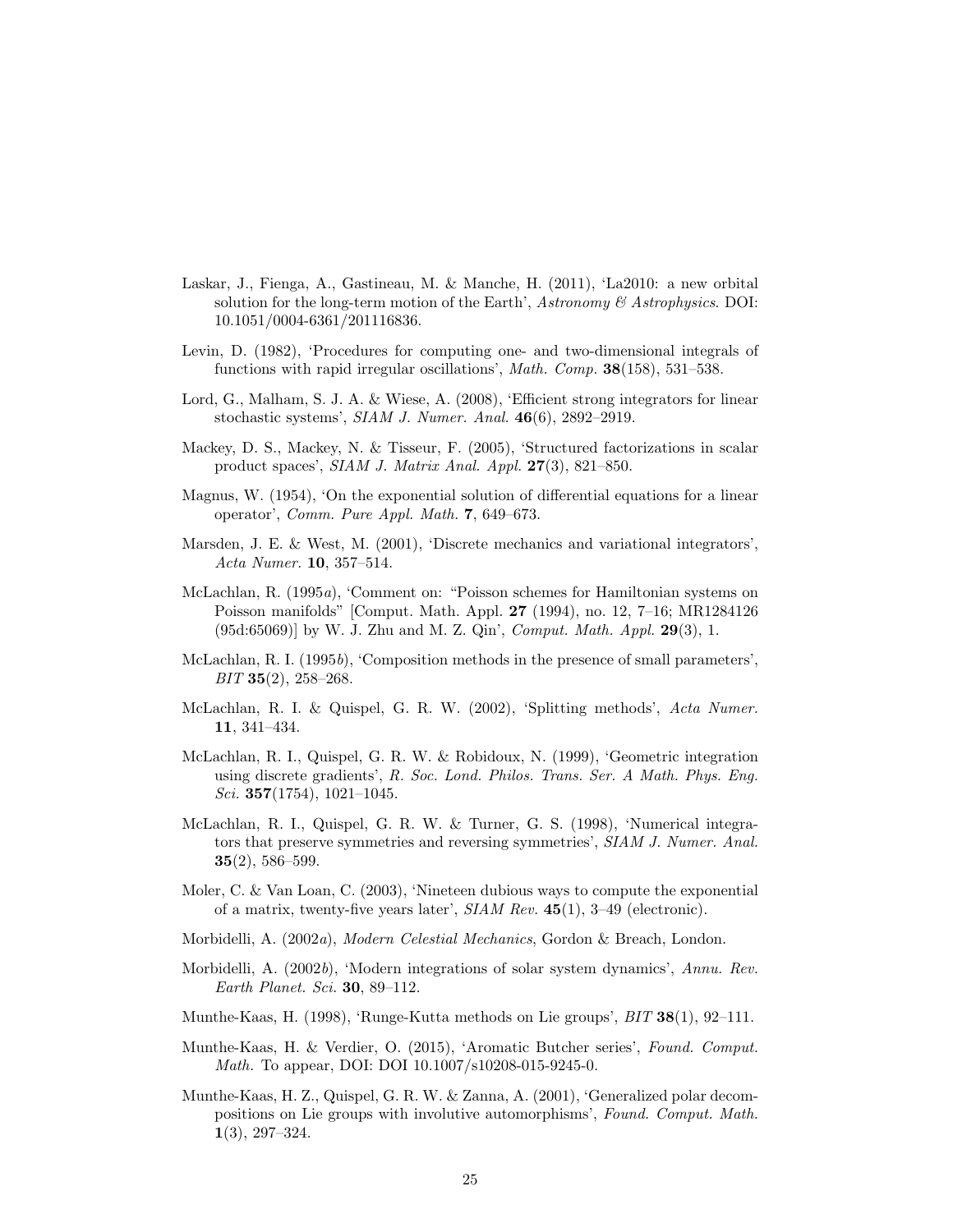- Murua, A. & Sanz-Serna, J. M. (2015), Word series for dynamical systems and their numerical integrators, Technical report, Universidad Carlos III de Madrid. arXiv: 1502.05528v2 [math.NA].
- Neĭshtadt, A. I. (1984), 'The separation of motions in systems with rapidly rotating phase', Prikl. Mat. Mekh. 48(2), 197–204.
- Olver, S. (2006), 'On the quadrature of multivariate highly oscillatory integrals over non-polytope domains', Numer. Math. 103(4), 643–665.
- Owren, B. & Marthinsen, A. (2001), 'Integration methods based on canonical coordinates of the second kind', Numer. Math. 87(4), 763-790.
- Petrera, M., Pfadler, A. & Suris, Y. B. (2011), 'On integrability of Hirota–Kimura type discretizations', Regul. Chaotic Dyn. 16(3-4), 245–289.
- Quispel, G. R. W. (1995), 'Volume-preserving integrators', Phys. Lett. A 206(1-2), 26– 30.
- Quispel, G. R. W. & McLaren, D. I. (2008), 'A new class of energy-preserving numerical integration methods', J. Phys.  $A$  41(4), 045206, 7.
- Ramos, A. G. C. P. & Iserles, A. (2015), 'Numerical solution of Sturm–Liouville problems via Fer streamers', Numer. Math. 131(3), 541–565.
- Sanz-Serna, J. M. (1988), 'Runge–Kutta schemes for Hamiltonian systems', BIT 28(4), 877–883.
- Sanz-Serna, J. M. & Calvo, M. P. (1994), Numerical Hamiltonian Problems, Vol. 7 of Applied Mathematics and Mathematical Computation, Chapman & Hall, London.
- Shang, Z. J. (1994), 'Generating functions for volume-preserving mappings and Hamilton-Jacobi equations for source-free dynamical systems', Sci. China Ser. A 37(10), 1172–1188.
- Singh, P. (2015), Algebraic theory for higher-order methods in computational quantum mechanics, Technical report, DAMTP, University of Cambridge. arXiv: 1510.06896v1 [math.NA].
- Suris, Y. B. (1988), Preservation of symplectic structure in the numerical solution of Hamiltonian systems, in 'Numerical solution of ordinary differential equations (Russian)', Akad. Nauk SSSR, Inst. Prikl. Mat., Moscow, pp. 148–160, 232, 238– 239.
- Sussman, G. J. & Wisdom, J. (1992), 'Chaotic evolution of the solar system', Science  $257(5066), 56-62.$
- van der Kamp, P. H., Kouloukas, T. E., Quispel, G. R. W., Tran, D. T. & Vanhaecke, P. (2014), 'Integrable and superintegrable systems associated with multi-sums of products', Proc. R. Soc. Lond. Ser. A Math. Phys. Eng. Sci. 470(2172), 20140481, 23.